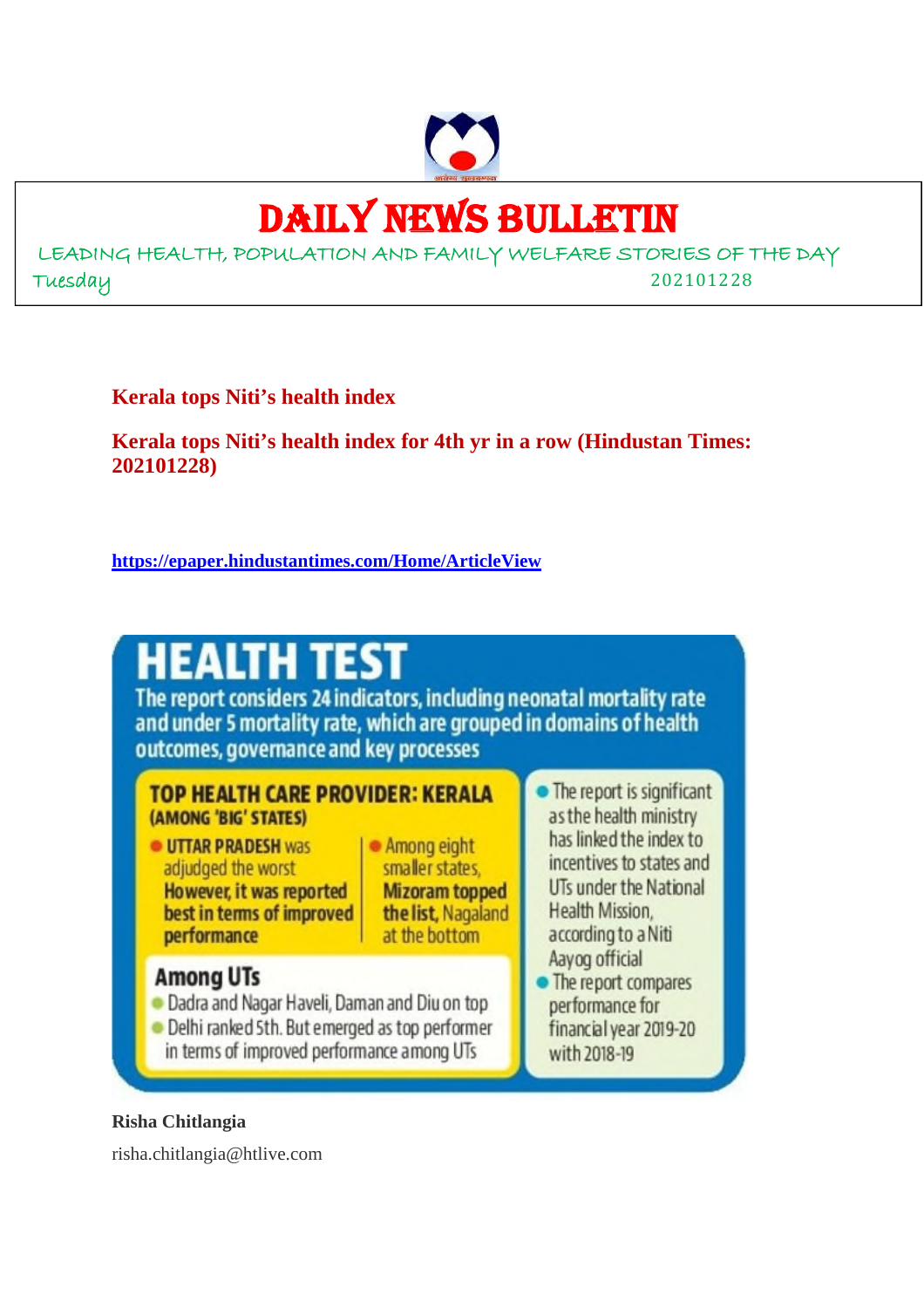New Delhi : Kerala is the best among India's states in providing healthcare, while Uttar Pradesh is at the bottom of the table among big states, the Niti Aayog's fourth State Health Index showed on Monday.

The country's most populous state, however, was adjudged the best in improving its performance, followed by Assam and Telangana. Kerala, which topped the overall health performance index for the fourth consecutive time, stood 12th on that count.

The report – 'Healthy States, Progressive India'– considers 15-24 indicators including neonatal mortality rate (NMR), sex ratio at birth, maternal mortality rate, under 5 mortality rate (U5MR) and governance, among others, which are grouped in the three domains of health outcomes, governance and key processes.

The states are divided based on their size (19 big and eight small states) and Union territories.

The federal think tank has prepared the report with technical assistance from the World Bank, and in consultation with the health ministry. It compared performance for financial year 2019- 20 in comparison to 2018-19.

Among the eight smaller states, Mizoram topped the list, while Nagaland was at the bottom of the table in overall performance. In the overall health performance of Union territories, Dadra and Nagar Haveli, and Daman and Diu topped the list, while Delhi ranked fifth.

"States are beginning to take cognizance of indices such as the State Health Index and use them in their policymaking and resource allocation," said Rajiv Kumar, vice-chairman, Niti Aayog.

The incremental performance of states is crucial as it indicates efforts made by them to address challenges, officials said.

While there is no change in the overall performance of states such as Uttar Pradesh, Jharkhand, Madhya Pradesh, Maharashtra and Bihar since last year, they have shown some improvement, the official said, requesting anonymity.

Similarly, among the Union territories, the national capital emerged as the top performer in terms of improved performance, registering an incremental change of 9.7 percentage points from last year's index.

"Our objective through this index is to not just look at the states' historical performance, but also their incremental performance. The index encourages healthy competition and crosslearning among states and UTs," said Amitabh Kant, chief executive officer of Niti Aayog.

This report is important as the health ministry has linked the index to incentives to states and Union territories under the National Health Mission, a Niti Aayog official said.

"States which have shown improvement in incremental performance will get higher incentives under the NHM. Some states such as Haryana, Karnataka, Himachal Pradesh, etc., indicate an overall better health system, but have shown a negative incremental performance," the official said, declining to be named.

"There is an urgent need to accelerate efforts to narrow the performance gap between the states/UTs as 50% of the larger states, 50% of smaller states and 43% of the UTs did not even reach the halfway mark in terms of the Composite Overall Index Score (100)," the report said.

Telangana, Maharashtra, Kerala, Tamil Nadu, Andhra Pradesh, Mizoram and Tripura are the only states to have shown improvement both in overall and incremental performances.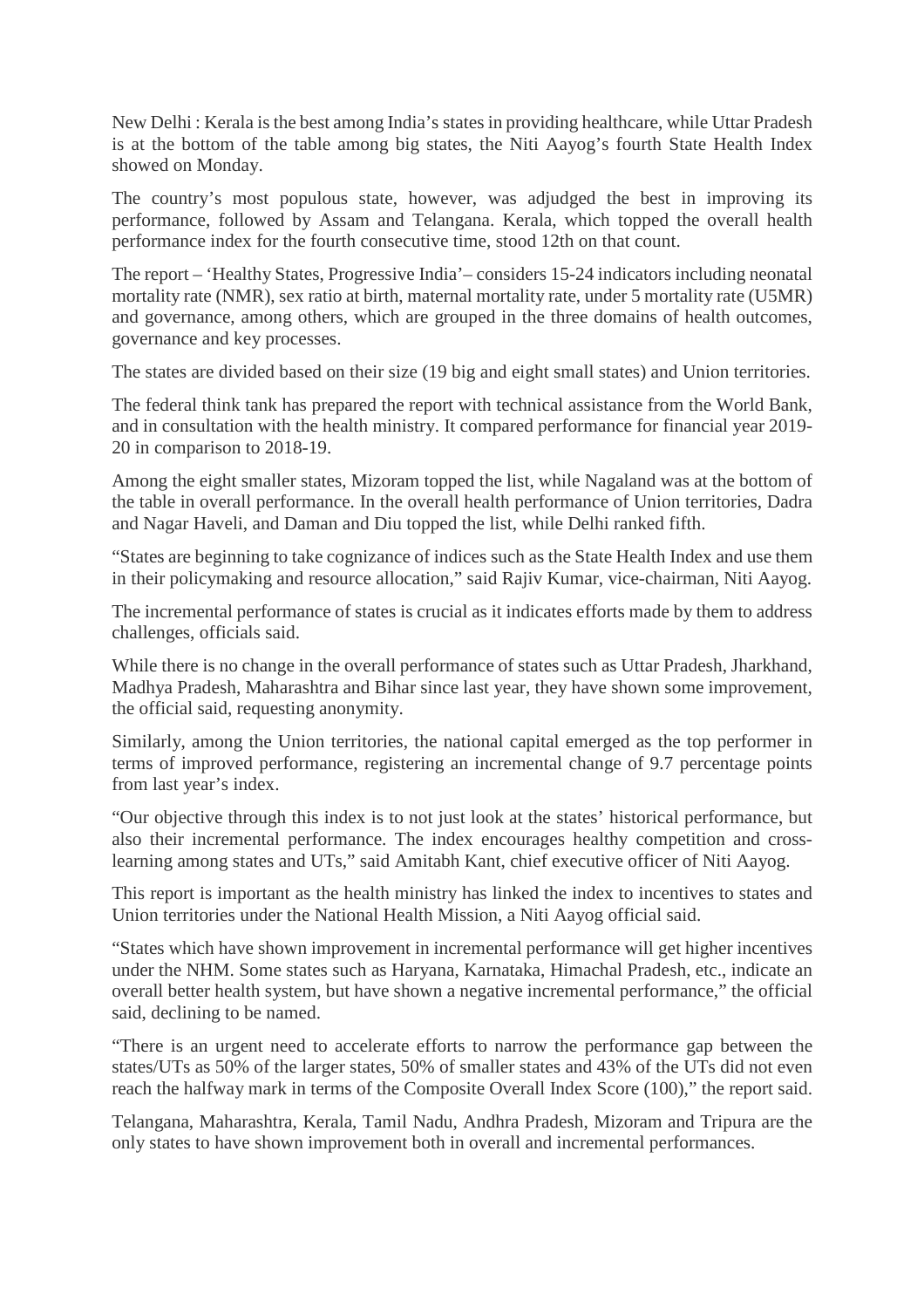The report pointed out that Rajasthan was the weakest performer both in terms of Overall Performance and Incremental Performance.

The performance of states on key health indicators such as U5MR and NMR reflect the need for improvement.

For instance, NMR, which should be 12 or less per 1,000 births, is between five and 13 in only five states, namely , Himachal Pradesh, Kerala, Maharashtra, Punjab and Tamil Nadu.

"All states registered a reduction in NMR or its level remained the same during 2014 to 2018, except Chhattisgarh, where the number of neonatal deaths per 1,000 live births increased from 28 to 29. This is an important trend as NMR reflects the availability and quality of prenatal, intrapartum and neonatal services," the report read.

All the larger states recorded a reduction in U5MR between 2014 and 2018, a critical indicator for a child's survival, the report said.

"Kerala continued to be the best performing state with the lowest U5MR of 13 per 1,000 live births in 2014 and 10 per 1,000 live births in 2018," it said.

Assam and Madhya Pradesh are the worst performers with U5MR of 66 and 56 per 1,000 live births, respectively, according to the report.

A Niti Aayog official said, "Uttar Pradesh has shown a marked improvement in the performance in majority of the indicators. There has been improvement in its performance with respect to the intermediate health outcome indicators such as full immunisation coverage, total case notification of TB, TB treatment success rate etc."

#### **Post-pandemic**

#### **What post-pandemic trade numbers show (Hindustan Times:202101228)**

#### **https://epaper.hindustantimes.com/Home/ArticleView**

By Vineet SachdevIndia's trade deficit in November stood at a record \$22.9 billion, the commerce ministry said on December 14, in sharp contrast to a trade surplus in June 2020. What's behind the shift? Here are four charts that explain this in detail.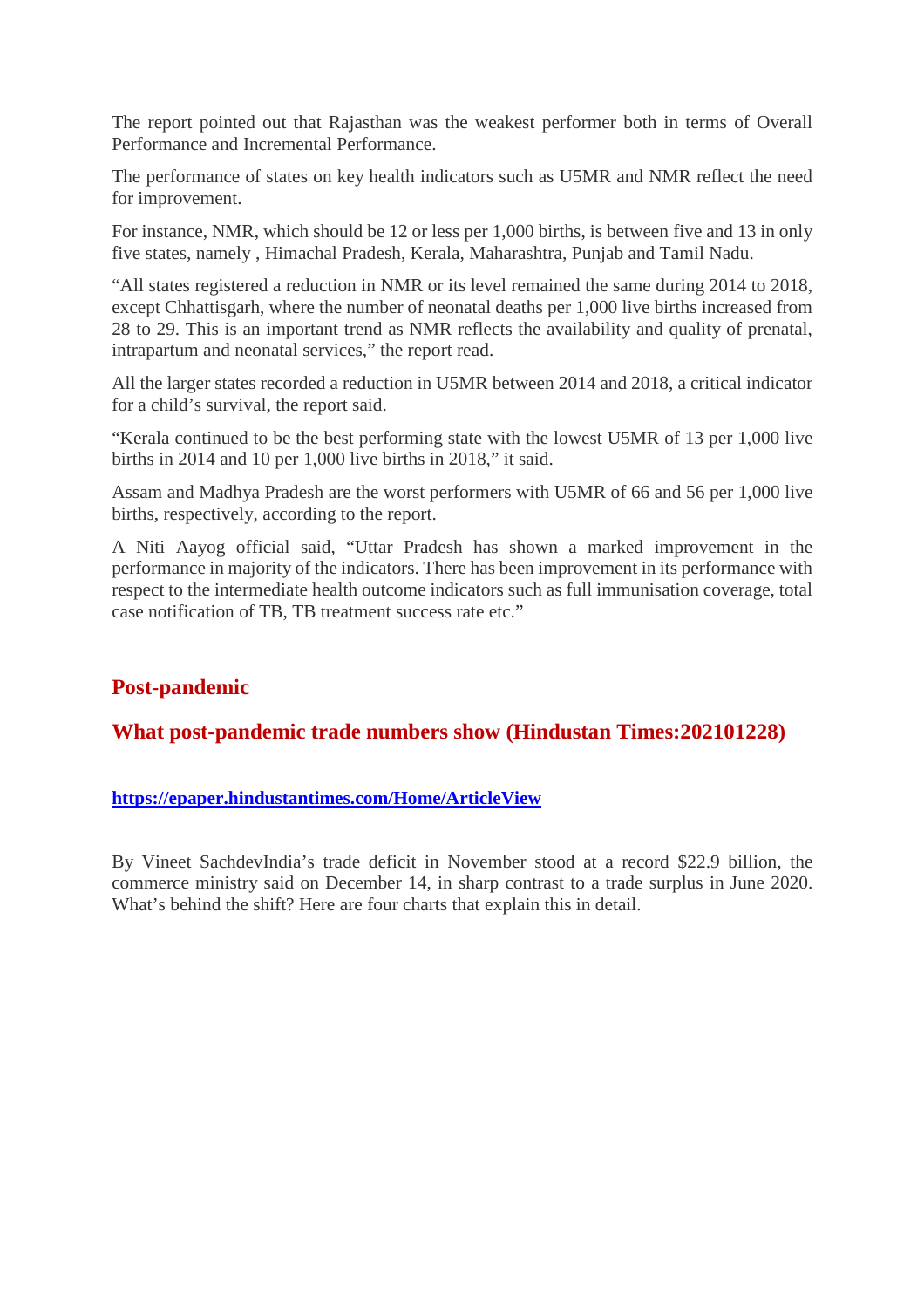# Imports suffered a bigger disruption than exports

A comparison of India's merchandise export and import numbers shows there was a bigger disruption in imports during the early phase of the pandemic. Imports fell to \$17.09 billion in April 2020, the lowest in 11 years. Given that most of India's imports are in the intermediate and capital goods - the World Bank's WITS database shows these two had a share of 54% in India's imports in 2019-20 - imports started rising sharply as the economy category opened up. Although exports have increased in the post-pandemic period, the rise is smaller.

#### **INDIA'S MONTHLY EXPORTS AND IMPORTS**



# Is the import spike just a result of rise in crude oil prices?

Unlike GDP, trade numbers are measured in nominal terms. It means they are affected by changes in prices of important commodities. One commodity that plays a large role in the volatility in India's import bill is crude petroleum. The country imports more than 80% of its crude oil, and its prices have fluctuated wildly during the pandemic. The price of India's crude oil basket (COB) fell from \$54.63 per barrel in February 2020 to just \$19.90 a barrel in April 2020. It was less than \$50 per barrel for the next eight months, a level not seen in the past three years, before climbing once again. Average COB price was \$80.64 per barrel in November 2021. Are petroleum prices the biggest reason for rise in India's import bills? Not entirely, as non-petroleum imports have also shown a large increase

#### PETROLEUM AND NON-PETROLEUM IMPORTS



# But inflation has played a major role in boosting both import and export numbers

Post-pandemic inflation has not been confined to petroleum alone, with most countries clocking high rates of overall inflation and also a rise in prices of non-food, non-fuel items. This has played a role in India's trade numbers as well. Trade in different commodities in October 2021, as seen in the commerce ministry's latest data, shows this clearly, according to HT's analysis. For most of the top 10 items in India's import and export basket, which account for 80% and 61% of total imports and exports, unit values have increased significantly between April and October 2021 compared to the same period last year.

# UNIT VALUE OF TOP 10 IMPORT AND EXPORT ITEMS

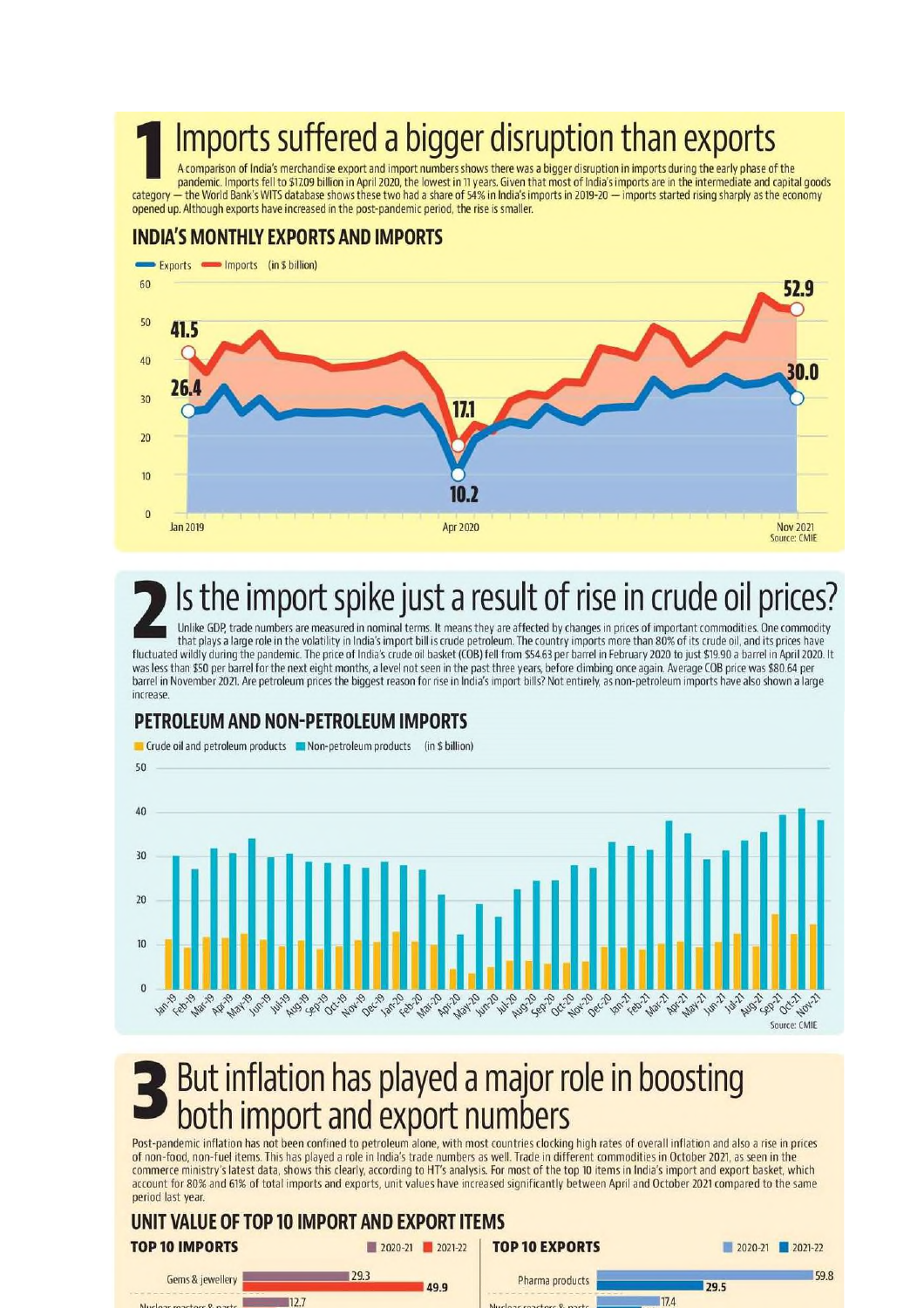#### **Omicron variant**

#### **What more we know about the Omicron variant (Hindustan Times:202101228)**

#### **https://epaper.hindustantimes.com/Home/ArticleView**

To recap the impressive speed at which scientists responded to the Omicron variant, there are three critical things to know.

First, it spreads faster than any Sars-CoV-2 variant yet – a UK study by Imperial College London estimated that for every infection the Delta variant led to, Omicron led to three.

Second, it is highly resistant to antibodies from a past infection or vaccination, but only as far as symptomatic disease was concerned. The risk of reinfection with Omicron rose 5.4-fold compared to Delta.

But, and the third important point, is that it is significantly less likely to cause severe disease. Some of it could be due to its inherent trait – Imperial College researchers estimate a 0-30% reduction in risk for unvaccinated, previously uninfected people needing to go to a hospital. But most of it, as estimated by South African researchers, is likely due to a past infection or vaccination. On average, the UK study found the risk of needing hospital care to be almost halved.

There are some associated insights too, like the two studies by researchers in Hong Kong, Cambridge and Japan that found the Omicron variant replicating more in the bronchus and nasal airways, but was significantly less potent in infecting the lungs.

The import, then, is that Omicron is a threat because of the speed at which it spreads even though it is likely to cause milder disease.

To look at it differently, if Delta variant caused 100 infections in, say, a week and led to four hospitalisations, Omicron would likely cause 300 infections with six hospitalisations in the same period.

In the second week, given what we know of the transmissibility, this number will grow to eight Delta hospitalisations (from 200 infections) and 18 Omicron hospitalisations (from 900 infections).

At a population scale, these numbers can be much larger with more confounders. In a population with more past immunity or a more recent vaccination surge, Omicron may cause much fewer hospitalisations. Conversely, a region not exposed to past waves or one where vaccines have waned, the Omicron wave may be more severe.

#### **Reorienting perspectives**

The uncertainties make the case for an outbreak to now be assessed more on hospitalisation and fatality rates instead of case rates, experts say.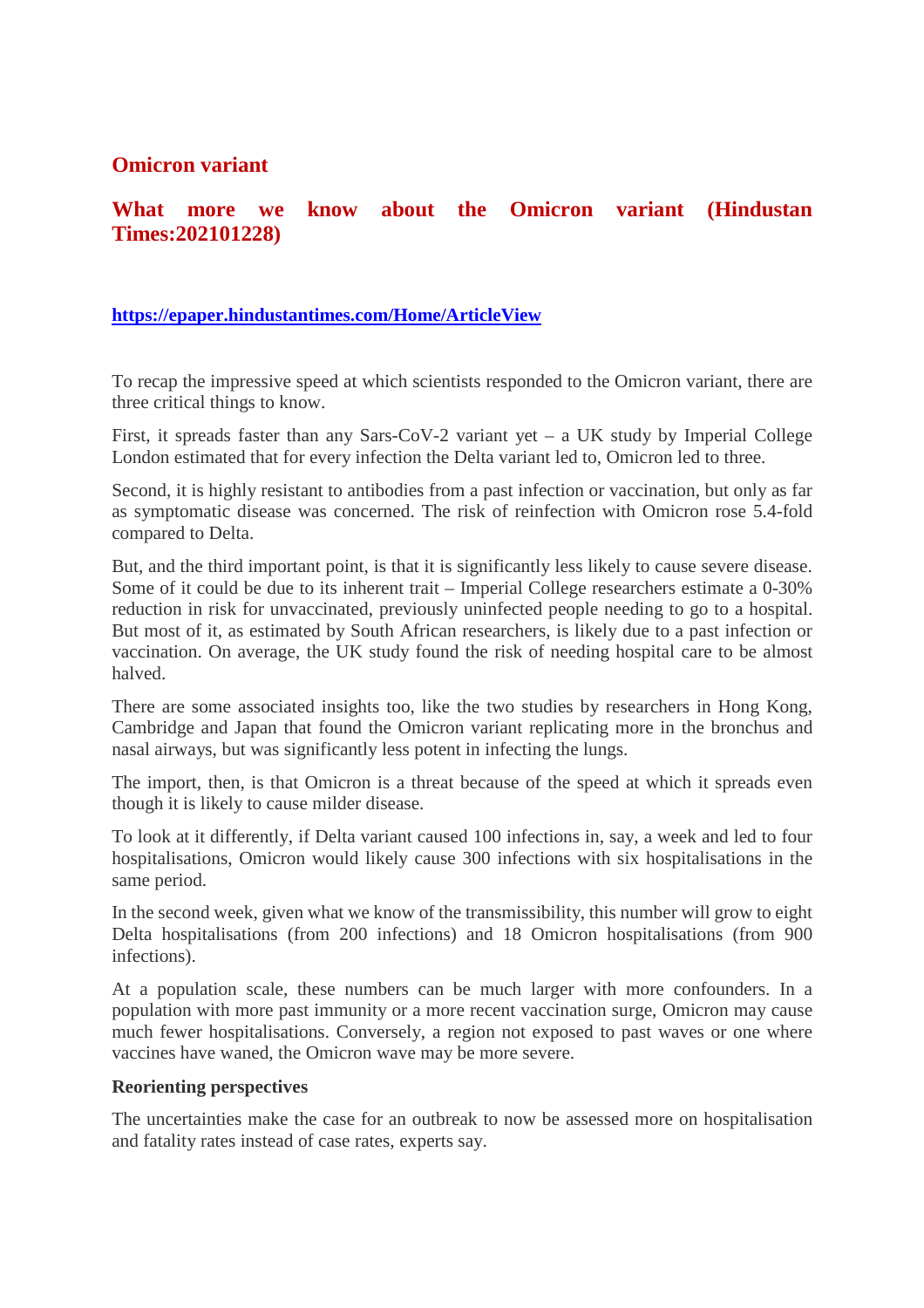"We have to do a shift. For two years, infections always preceded hospitalisations which preceded deaths… it was largely the unvaccinated people getting infections then. Omicron changes that. We are moving through a phase where large populations that are vaccinated gets infected, be unwell, and bounce back after a few days. I no longer think that infections should be the major metric – sure, we should continue tracking it, especially in unvaccinated people – but we must focus on hospitalisation and deaths now," said Ashish Jha, the dean of the Brown University School of Public Health, in an interview with ABC News on Sunday.

In India, there is no official figure on hospitalisations. The Union health ministry issues a daily bulletin with cases, active cases, and testing bulletin, but offers no figures on how many people with Covid-19 were admitted to a medical care facility. In terms of states, only some, like Delhi, give hospitalisation data in their state-specific daily bulletin.

A second expert too recently said this was problematic. "The fact that we are not tracking hospitalisations is going to become very critical in coming months. For example, if Omicron, which is highly transmissible, truly leads to lot of mild infections and we have nothing to worry about, we need to know that," Bhramar Mukherjee, head of biostatistics at University of Michigan and an epidemiologist who has modelled India's outbreak, in an interview with The Wire.

Mukherjee added that with the lack of this data, restrictions based simply on surging cases can turn into overkill or unvaccinated people may not be aware of the higher risk they will be at.

#### **India's data hurdle**

The Indian-origin University of Michigan epidemiologist said predicting India's outbreak is difficult because of "data denial, data opacity and data paucity". "What is the breakdown of cases, hospitalisation and deaths, across age, sex and now vaccination status? I cannot find it," she said during the interview.

Last week, the routine press briefing on Covid-19 offered a brief illustration how misrepresented data could be problematic. One of the figures shared by the officials in a slide show claimed 91% of the known cases of Omicron were in fully vaccinated people – without accounting for significant caveats in the fine print.

The fine print said vaccination details of 73 of the 183 samples were not available, which meant that in reality, only 47% were know to be fully vaccinated.

But the main figures were reported as is, leading at least one respected civil society member to share photographs of a newspaper headline to falsely claim the "vaccinated were more likely to get infected".

Even if it were indeed 91%, a second major caveat was mentioned, either by the government or in the particular report: the large proportion of vaccinated people is simply a testing bias artefact.

All international travellers, who are mostly likely to be vaccinated, are tested even if they are asymptomatic, and all positive samples are sequenced for their genome.

Omicron changes the pandemic equation significantly. To understand that, all elements of the equation must first be reported and reporte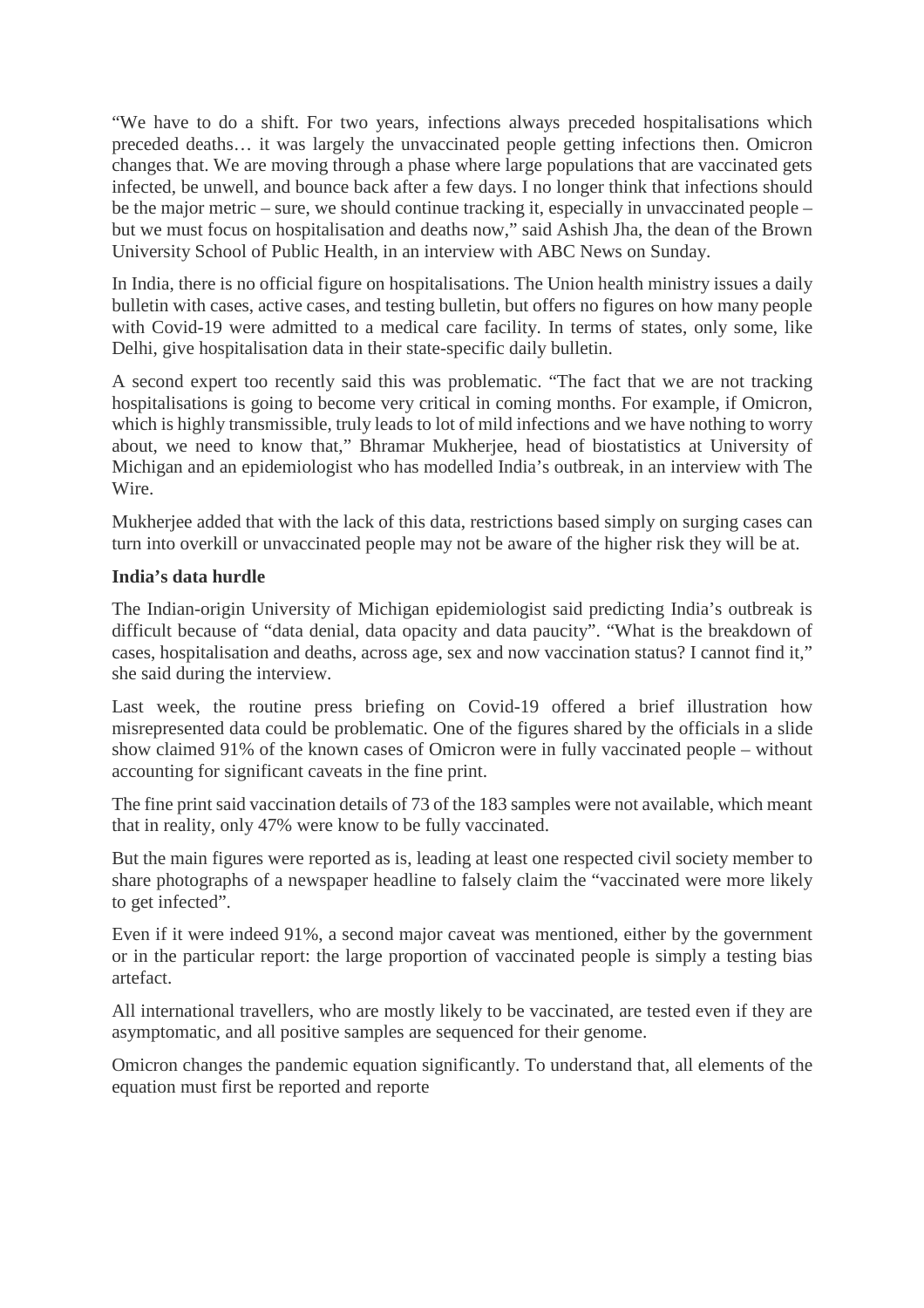# Delhi HC seeks AIIMS' opinion on termination of 28-week pregnancy

New Delhi, Dec. 27: The Delhi High Court on<br>Monday sought an AIIMS expert body's opinion on medical termination of a 28week pregnancy on account of certain abnormalities in the foetus after the initial medical report indicated the foetus was alive and<br>might need medical care after being removed from the uterus at this stage.

Justice Anu Malhotra, who was dealing with a petition by a 33-year old woman seeking permission to<br>undergo medical termina-<br>tion of pregnancy, said that in view of the medical<br>report, the question was not whether the pregnancy<br>"can" be terminated but<br>whether it "should" be.

The counsel for the All<br>India Institute of Medical<br>Sciences (AIIMS), Delhi,<br>said that the foetus has a heartbeat and in case the medical termination of pregnancy is proceeded

with, there was a chance that the child would be born alive. He nonetheless stated that the institute would<br>comply with whatever orders are passed in the case.

The court said that it<br>shared AIIMS' concern for the foetus being born with<br>life. "That's what I'm also<br>saying that I will be entering into murder. That was my first sentence. I know that the child is alive. The report is very clear and it<br>says that if the child is born, it will need postnatal<br>resuscitation," Justice Malhotra said.

"It is very clear that the child is alive and if it is removed from the uterus also, it would continue to be there and it would need care and immediate attention and if it is not given, it may collapse but can a court order that? That's my concern," she said.

The petitioner had moved

--

**JUSTICE ANU Malhotra.** who was dealing with a petition by a 33-year old woman seeking permission<br>to undergo medical termination of pregnancy, said that in view of the medical report, the question was not whether the pregnancy "can" be terminated but whether it "should" be

the court for permission to undergo medical termination of her pregnancy under the Medical Termination of Pregnancy<br>(MTP) Act, claiming that<br>the foetus suffered from abnormalities of the heart and chances of survival were remote.

On December 22, the court had asked AIIMS to set up a medical board at the earliest for the examination of the woman.

The court noted that<br>according to the report sub-<br>mitted by the AIIMS med-

ical board, the foetus was viable and there was an 80<br>per cent chance of success if it receives due medical care<br>and attention. "There have been cases where patients have survived and here they are showing a success rate of 80 per cent, and 80 per cent is not small. What can be done is that a further<br>report can be called for," the court stated. The court directed the board to give its opinion on the postnatal<br>outcome in the case of a full-term delivery and the need for surgeries during<br>childhood for the child's well-being as well as the follow-up care.

The court also asked the board to state if there was any danger, physical or mental, to the petitioner if<br>the pregnancy is continued and the kind of postnatal<br>resuscitation and management required in case of termination done at the present gestation. PTI

**Contract Contract Contract Contract**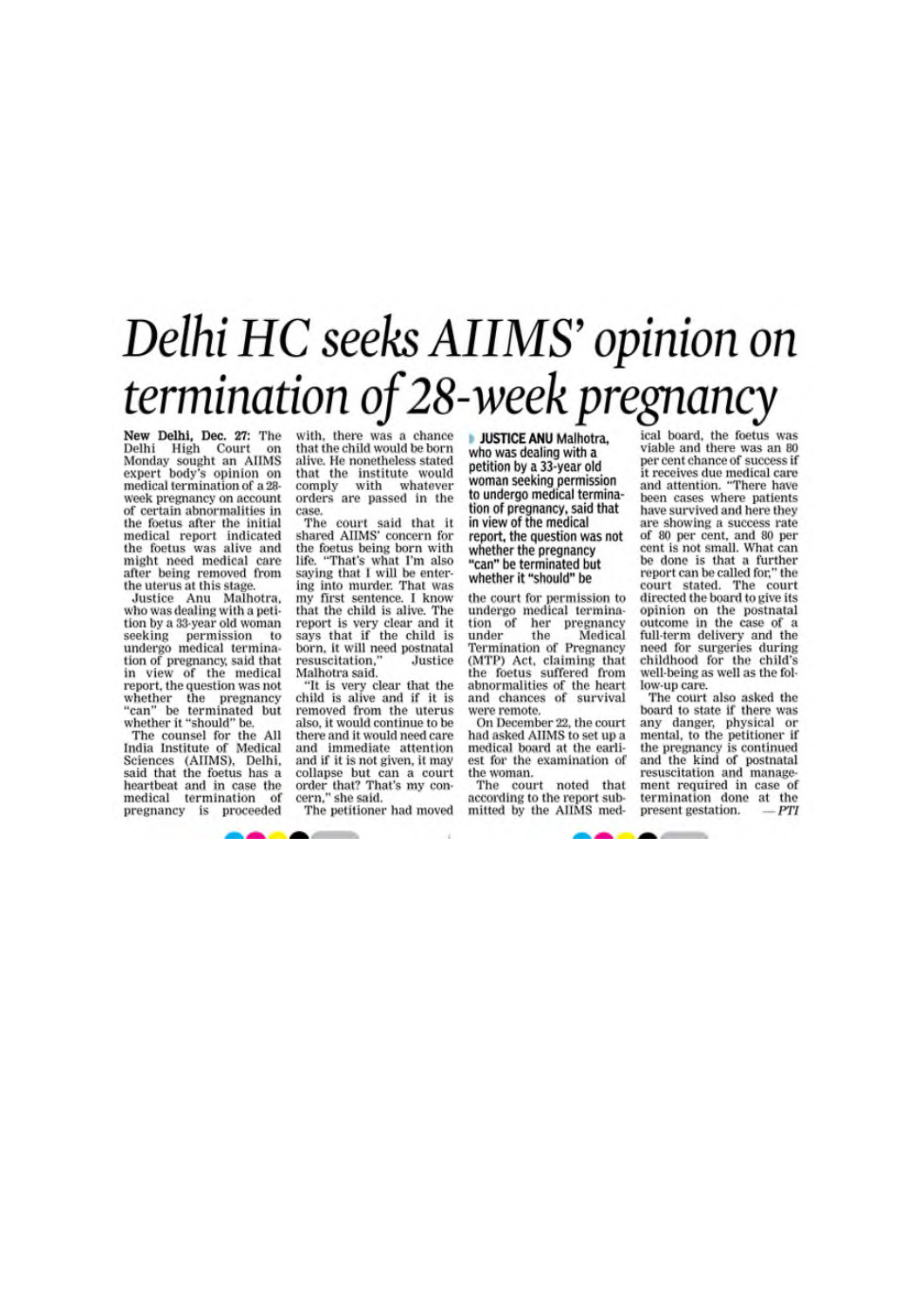

 $-PTI$ Birds fly over the Taj Mahal on a cold winter morning in Agra on Monday.

# TN, Telangana 2nd and 3rd best performers Kerala again top performer in health parameters, UP worst

New Delhi, Dec. 27: Kerala has again emerged as the top performer in terms of overall health performance among larger states, while Uttar Pradesh is the worst, according to the Health fourth Index launched by Niti Aayog. The fourth round of the Health Index took into account the period 2019-20 (reference year).

The report by the government think tank said Tamil Nadu and Telangana have emerged as the second and third best performers, respectively, on health parameters.

Bihar Madhya and Pradesh were the second and third worst performers, respectively, on health parameters.

The report, however, added that Uttar Pradesh topped in terms of increTHE REPORT, however, added that UP topped in terms of incremental performance by registering the highest incremental change from the base year (2018-19) to reference year (2019-20)

mental performance by registering the highest incremental change from the base year (2018-19) to reference year (2019-20).

Among the smaller states, Mizoram emerged as the best performer in overall performance as well as incremental performance, while among UTs, Delhi and Jammu and Kashmir ranked among the bottom UTs in terms of overall performance but emerged as the leading performer in terms of incremental performance.

The report pointed out that for the fourth consecround Kerala utive emerged as the best performer in terms of overall performance.

According to the report, Kerala and Tamil Nadu were top two performers in terms of overall performance with the highest reference year (2019-20) index scores but ranked twelfth and eighth respectively in terms of incremental performance.

Telangana performed well both in terms of overall performance as well as incremental performance and secured the third<br>position in both instances. It pointed out that Rajasthan was the weakest performer both in terms of overall performance and incremental performance.  $-PTI$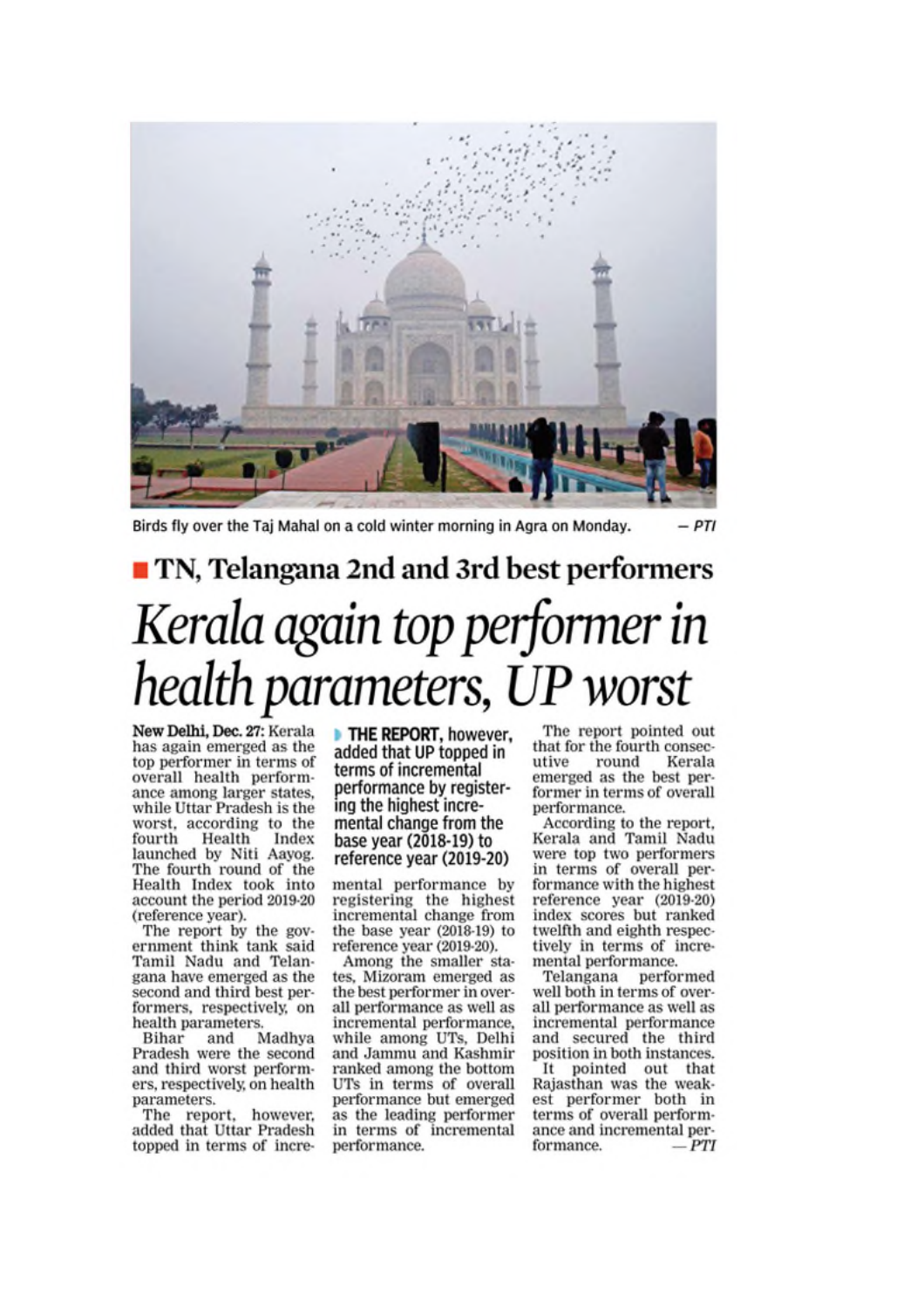## **NFHS-5 data reveals about gender in India**

# **What NFHS-5 data reveals about gender in India (The Indian Express: 202101228)**

#### **https://indianexpress.com/article/opinion/columns/nfhs-data-reveals-gender-india-**

#### **7693694/**

⬤ Christophe Jaffrelot, Trishali Chauhan write: There have been small steps towards progress, although Indian women still lag behind in literacy, and gender-related violence has increased in many states



The sex ratios in the factsheet are based on de facto enumeration — the number of men and women present in the household on the last night of the survey.

The National Family Health Survey-5 report is a mine of information, especially in the context of the growing paucity of data. The overall picture it gives of society is a rather complex one. The decline in the total fertility rate (TFR) across all the states is a positive sign. The TFR has been falling over the years and has now reached 2.0 at the national level, which means that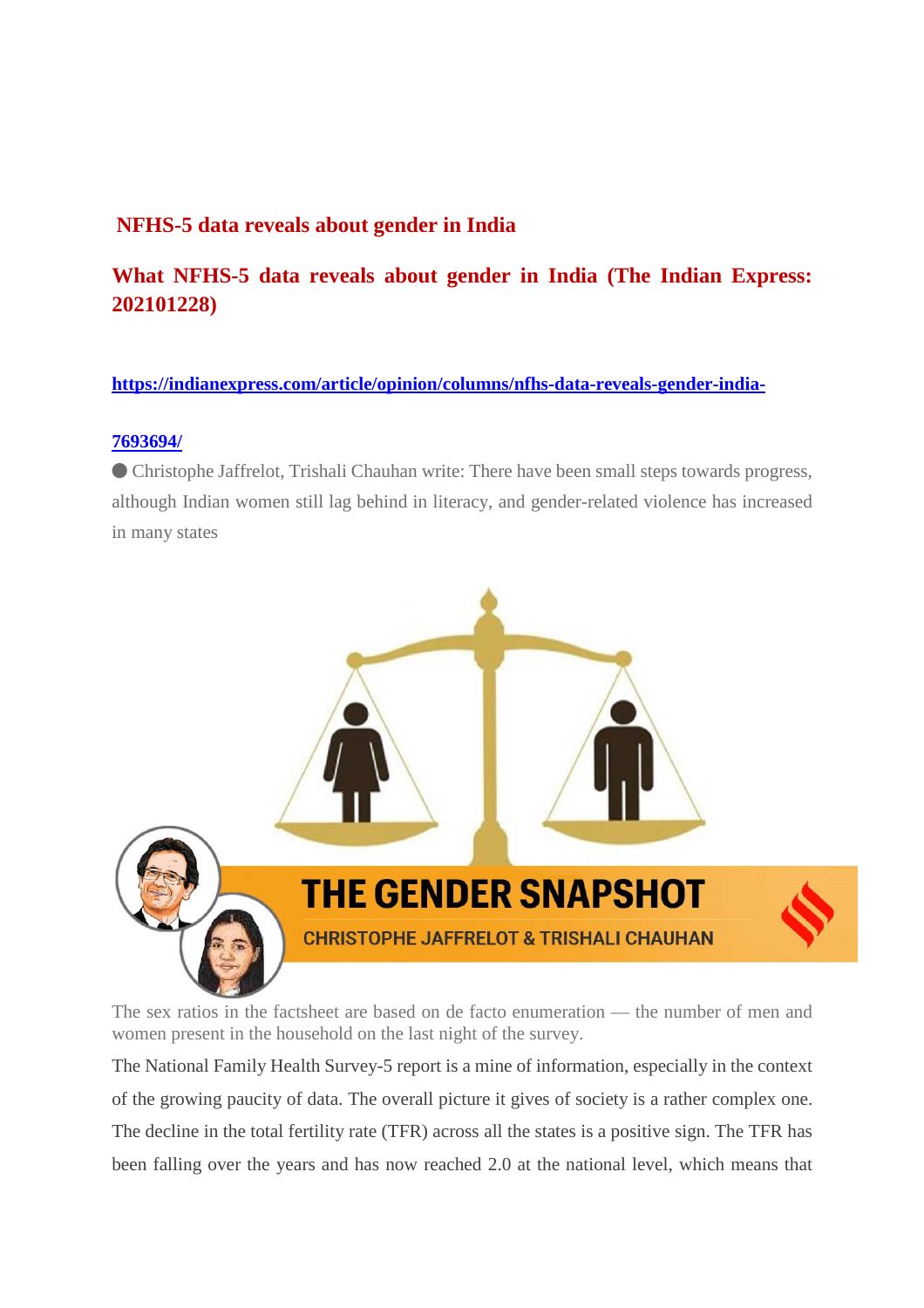India's population will decrease soon — probably by 2047-48 — after reaching a peak of about 1.6 billion people.

In this article, we would like to focus on gender-related issues. Among the points made by the survey in this domain, we'd like to emphasise one that has been neglected for a long time: The proportion of 15- to 24-year-old women using menstrual care products has increased across almost all states between the fourth (2015-16) and the fifth (2019-2021) NFHS — although, it still remains low in states like Bihar (59 per cent) and in Assam and Gujarat (66 per cent). The largest increase was seen in Bihar and West Bengal.

Secondly, the sex ratio question needs to be scrutinised in detail. The good news is that India has now 1,020 women for every 1,000 men, against 991 for 1,000 in the 2015-16 NFHS. But although the sex ratio at birth (SRB) shows an increase in the number of females as compared to males (from 919 in 2015-16 to 929 in 2019-21), the data remains skewed towards males as this is still lower than the natural standard of 952 female births per 1,000 male births. In three states, the ratio is below 900 (Goa: 838, Himachal Pradesh: 875, and Telangana: 894). While comparing the data from NFHS-4 to NFHS-5, Tamil Nadu has seen its SRB decline from 954 to 878, as has Chandigarh (from 981 to 838), Jharkhand (from 919 to 899) and Odisha (932 to 894). States with SRB in the 900s are also seeing a decline — for example, Meghalaya (from 1,009 to 989), Nagaland (from 953 to 945), Maharashtra (from 924 to 913) and Bihar (from 934 to 908).

Thus, the number of baby girls fails to explain why there are more women than men in India. Is it the effect of the pandemic, which has possibly led to the death of more men? Or were more men away from their households during the data collection? Only the next Census of India will tell. Also, note that the more urbanised the state, the worse the sex ratio.

Thirdly, the NFHS shows that there is an increase in gender-related violence in many states. The proportion of married women (between 18 and 49 years) who have been a victim of spousal violence has increased in five states. In Karnataka, it has jumped from 21 per cent to 44 per cent. A significant number of married women face spousal violence in Bihar (40 per cent), Manipur (40 per cent), and Telangana (37 per cent).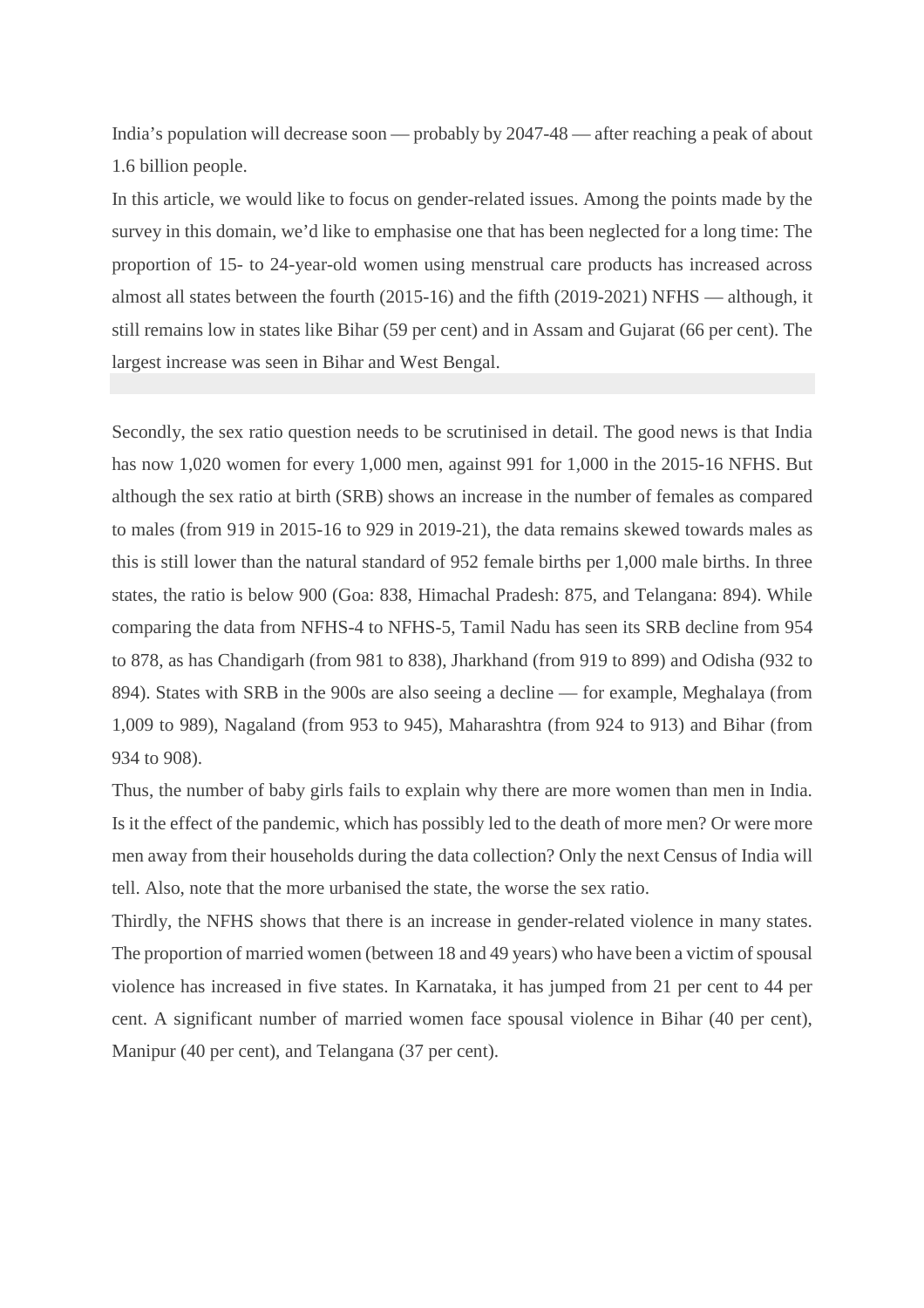

Last but not the least, women lag behind men in the literacy rate (71.5 per cent against 84.4 per cent for men). This is partly due to the number of years of schooling: Only 41 per cent of women have 10 or more years of schooling, against 50.2 per cent for men. Correlatively, only 33 per cent of 15- to 49-year-old women use internet, against 57 per cent among men of the same age. In spite of an increase in the number of women owning a house or land, the country still struggles with a digital divide in terms of accessibility between men and women.

We need to end with a word on methodology. First, the NFHS takes only certain demographic categories into account. This, particularly, stems from the difference in questionnaires. The women's questionnaire roughly has 1,140 questions and is 96 pages long, whereas the men's questionnaire is 38 pages long with 843 questions. The report advises "readers to be cautious while interpreting and comparing the trends as some states and Union territories may have smaller sample sizes". For example, Andaman and Nicobar Islands gathered information from 2,624 households, 2,397 women, and 367 men; whereas Assam gathered its information from 30,119 households, 34,979 women, and 4,973 men. In fact, each state/UT factsheet separately reminds the readers to be cautious while interpreting trends. Further, the sex ratios in the factsheet are based on de facto enumeration — the number of men and women present in the household on the last night of the survey. This can be misleading because there is a possibility that the rural men and women could be away from their households on the last night of de facto enumeration.

As a result of this, the micro-level disparity in urban and rural dynamics might be camouflaged by migration. Last but not the least, the survey was conducted in two parts. One, before the pandemic and the second phase was conducted around the second wave of Covid-19 in India.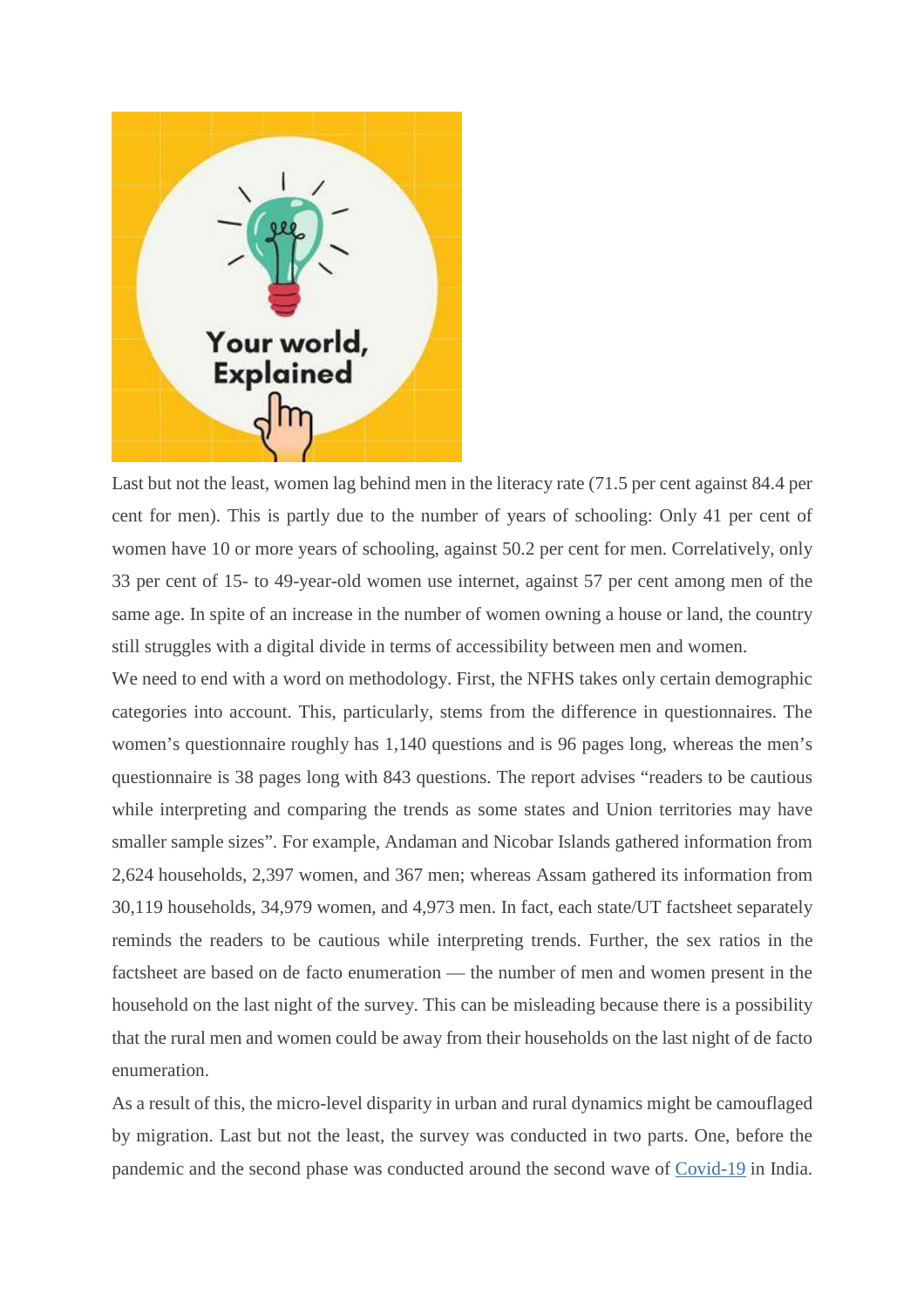This increases the scepticism over data collection, absence of meta-data and the systematic errors arising thereof. It also points to a possibility of actual issues being buried under the demands of the pandemic.

#### **precaution dose'**

## **Why a gap of 9-12 months between 'precaution dose' and second jab is important (The Indian Express: 202101228)**

https://indianexpress.com/article/lifestyle/health/precaution-doses-booster-shots-9-12 months-second-vaccination-elderly-comorbidities-7692343/

According to PM Modi, 61 per cent of India's adult population has received both doses while 90 per cent has received the first dose

By: Lifestyle Desk | New Delhi |

December 28, 2021 10:50:23 am

boosterWith Omicron threat looming over the festive season, Kerala became the latest state to impose a night curfew. (Express Photo by Narendra Vaskar)

Prime Minister Narendra Modi, in a televised address to the nation on Saturday night, announced that a "precaution dose" for frontline workers, and people with co-morbidities above 60 years of age, would be administered from January 10, 2022.

ALSO READ |Covid vaccine potentially benefits mental health, a study finds

The decision was taken amid reports of rising Omicron variant cases in the country. "In India, many people have been found to be infected with Omicron. I would urge all of you not to panic, be careful and alert. Remember to wash hands and mask," he said.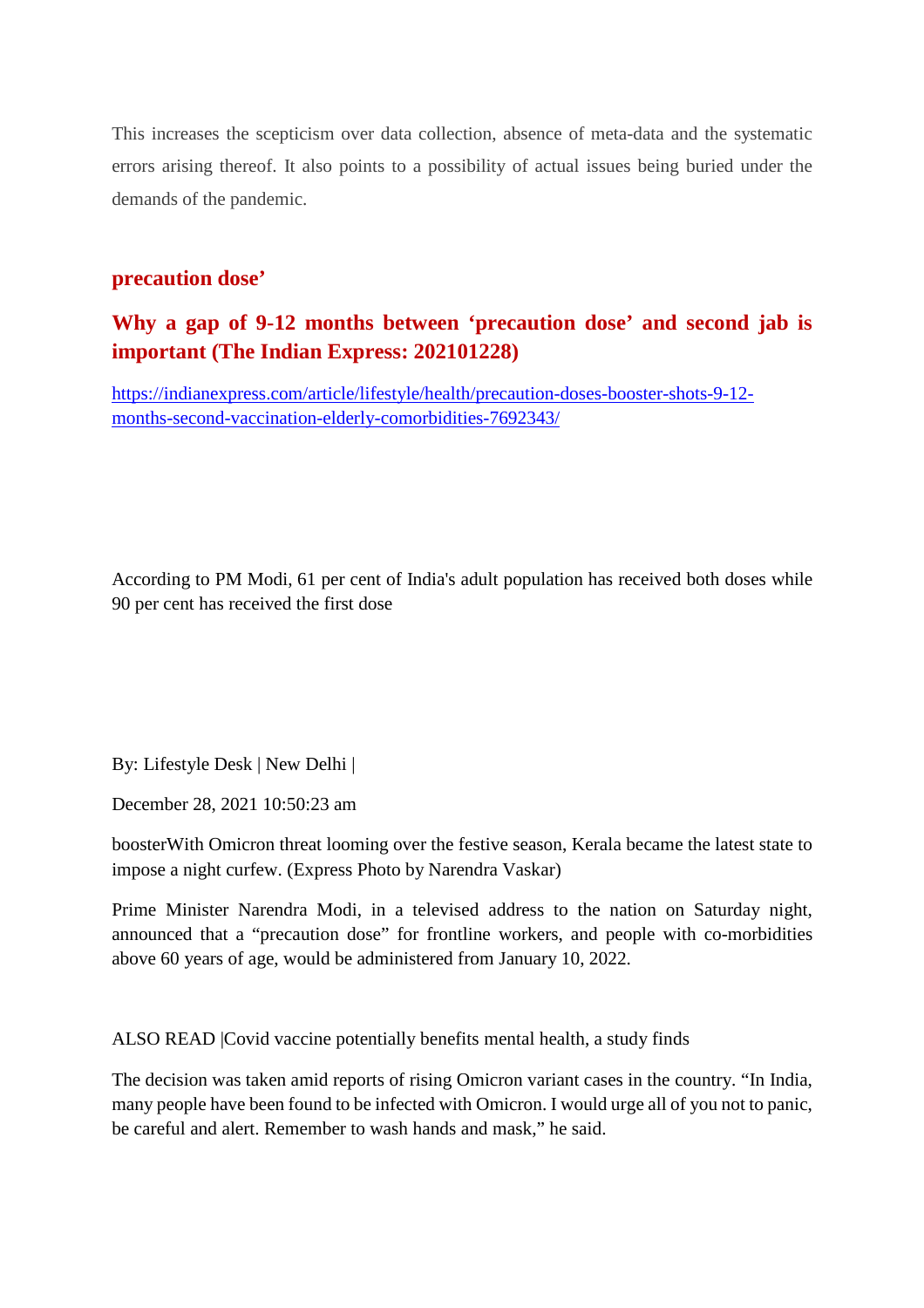The likely gap between the second dose of Covid-19 vaccine and the third, being called a "precaution dose", is likely to be nine to 12 months, as per reports. However, the specific gaps for the vaccines — Covishield and Covaxin — is being worked out.

ALSO READ |Doctors weigh in on the importance of Covid vaccine for kids and booster shots for adults

As per Dr Trupti Gilada, infectious disease specialist, Masina Hospital, Byculla, Mumbai, 9- 12 months holds a "right balance".

"Although International studies have shown that Covid-19 antibody levels post primary vaccination starts waning at around six weeks, this evidence from Indian studies is still awaited. Also, a large proportion of Indians got immunity through the natural infection in the second wave. In these two regards, the 9-12 months seems like the right balance, because a booster coming in too early is not required and a booster that comes too late might make the population susceptible once again," Dr Gilada said.

ALSO READ |Why get vaccinated? An expert answers your frequently-asked questions

According to PM Modi, 61 per cent of India's adult population has received both doses while 90 per cent has received the first dose. This also means there will be a gap of at least nine months, explained Dr Shuchin Bajaj, founder director, Ujala Cygnus Group of Hospitals.

"India will, most likely, be advising a gap of nine months because we are still looking to get the second dose for a lot of people in the country as only 61 per cent have received the second dose. So there is automatically a big gap needed to cover the entire adult population. We also need to give vaccination to 15 to 18 year old. So, right now that interval is required," Dr Bajaj explained.

As per the address, children between the age of 15-18 years will also be administered vaccination starting January 3, 2022.

# **Healthy diet**

# **Healthy diet: Nutritionist explains how you can stay fit this holiday season (The Indian Express: 202101228**)

Rujuta Diwekar explains how you can enjoy a night of festivity without feeling sick in the morning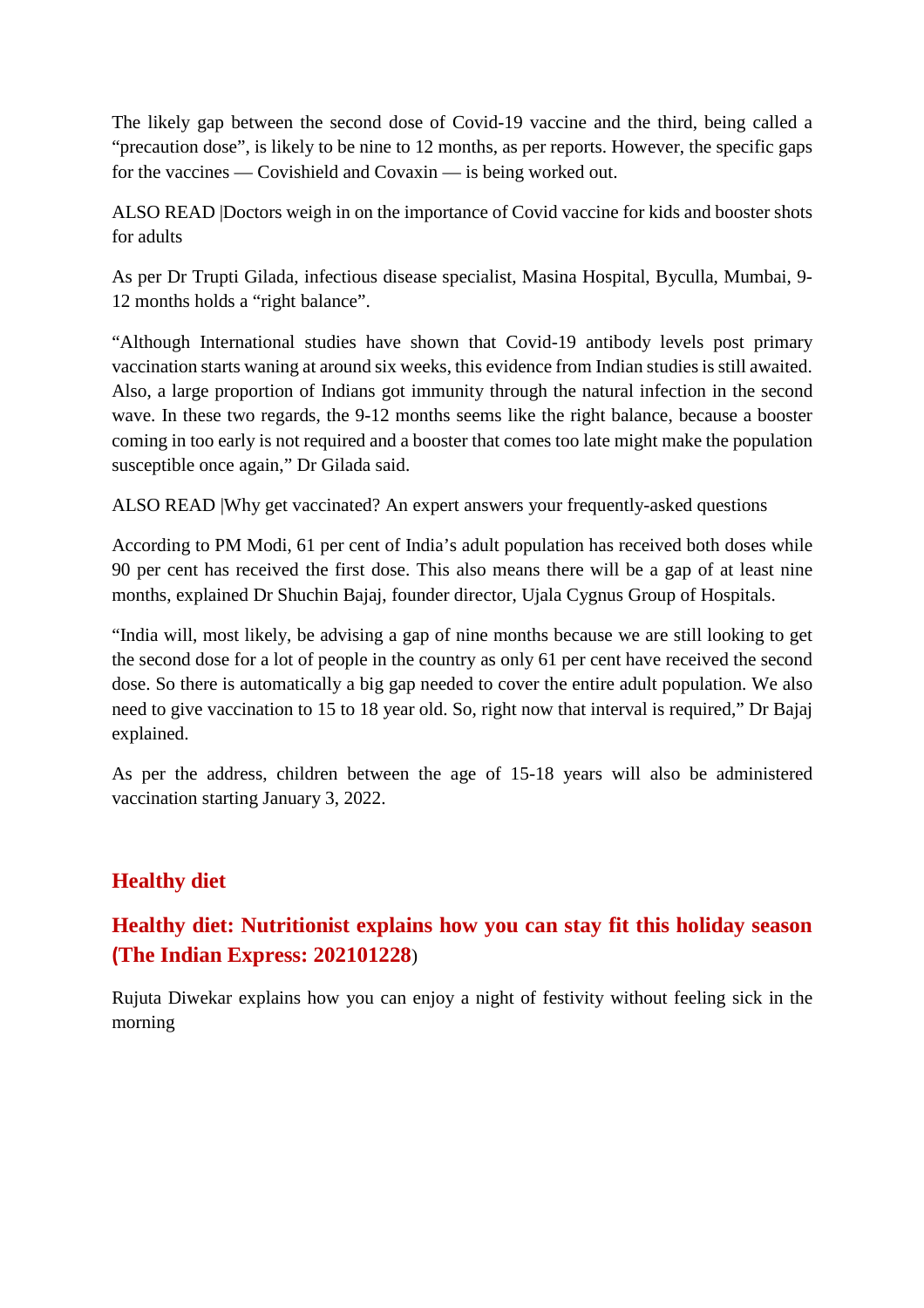https://indianexpress.com/article/lifestyle/health/healthy-diet-nutritionist-stay-fit-holidayseason-7680353/

healthy eating, healthy eating during festive and holiday season, how to eat healthy during festive season, healthy foods, drinking enough water, indian express newsIt is essential to have a full stomach before a night of drinking. (Photo: Getty/Thinkstock)

The festive period is usually when people stray from their normal healthy routines to enjoy time with friends and family. And New Year is the perfect occasion to meet with people, revel and have a jolly good time.

While you are allowed to experience festive joy, it is important to remember that health is precious, too. And that when all the festivities are over, ideally, you should feel your best both mentally as well as physically, as opposed to experiencing various symptoms of digestive issues and other such problems.

Celebrity nutritionist Rujuta Diwekar shares in her audiobook — 'Eating in the Age of Dieting' — available on Audible, some healthy eating habits which can make sure you remain in the pink of health.

\* "Dal, rice, roti with paneer sabzi before leaving for the party."

It is essential to have a full stomach before a night of drinking. The nutritionist states that a "well-fed stomach comes with a brighter face and a happier state of mind. Basically, be ready to drink and dance the moment you arrive".

\* The nutritionist's mantra to survive a night-out is staying hydrated. "Drink water between your drinks and eat peanuts, paneer, olives, cheese, small stuff with good fats, stay well hydrated and don't let the alcohol hit you of your beauty or brains," she says.

ALSO READ |Mindy Kaling shares her 'cheaty version' of a super healthy green smoothie

\* Rujuta also recommends "eating something before you sleep". "It could be khichdi, biriyani or just bread and butter, but eat."

\* She emphasises that one must "wake up to a glass of water and eat some soaked raisins and one teaspoon of gulkand, as nothing prevents headaches or hangovers like this does. It also helps you cleanse your system".

\* "Eat a wholesome snack before noon. Essentially take your pick but eat something to ease your next day," she says.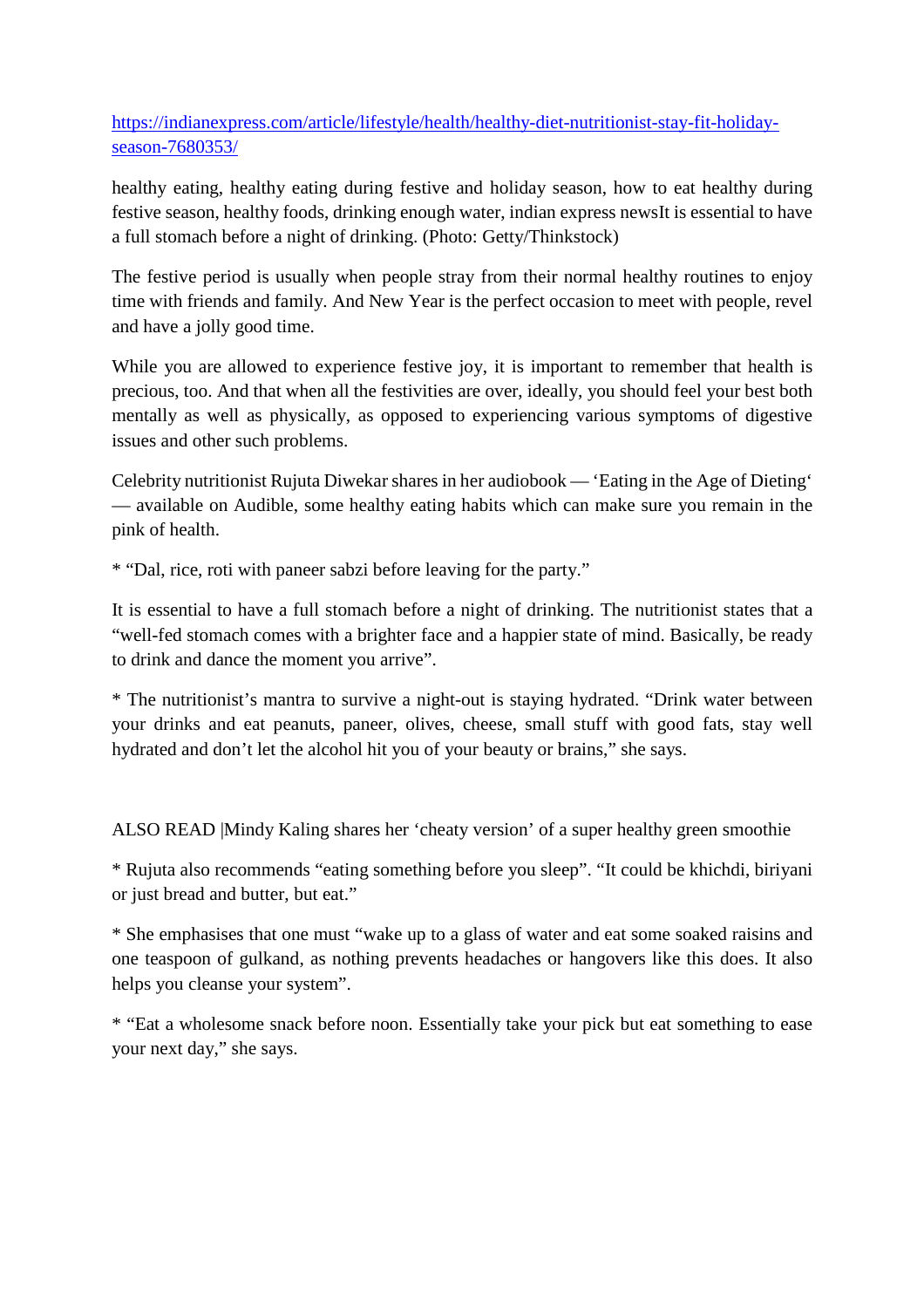# **Gynaeology**

# **Gynaecologist lists 5 health issues young women must know about (The Indian Express: 202101228)**

https://indianexpress.com/article/lifestyle/health/gynaecologist-health-young-women-pcospregnancy-infertility-sti-7664590/

One out of five women in child bearing age suffer from PCOS due to lack of exercise and consumption of high calorie fast food," said Dr Vaishali Joshi, senior obstetrician and gynaecologist

stressYoung women are prone to multiple health issues (Source: Getty Images/Thinkstock)

The physical, mental, and reproductive health of women is equally important. Every woman should know about her hormonal health to effectively seek diagnosis and treatment at the earliest, said Dr Vaishali Joshi, senior Obstetrician and Gynaecologist at Kokilaben Ambani Hospital, Mumbai.

As per the expert, some of the common issues that young women continue to face are stemming from lifestyle habits, and lack of awareness — which, she said, can be managed effectively if diagnosed on time.

PCOS or Polycystic Ovarian Syndrome

PCOS is a lifestyle disease which leads to irregular periods, scanty menstrual flow, acne, excess body hair, weight gain, darkening of skin along with Polycystic bulky ovaries (PCOD) on sonography, and hormonal imbalance.

"It is a silent epidemic. One out of five women in child bearing age suffer from PCOS due to lack of exercises and consumption of high calorie fast food," she noted.

ALSO READ |Five important health concerns women must discuss with their gynecologists

Unplanned pregnancies

This is mostly due to lack of awareness, inaccessibility to contraceptive and family planning clinics, unavailability of confidential services or simple ignorance. This can impact planning of pregnancies to strike a balance between career-and motherhood experience, and interpregnancy interval. "Occasionally, young, unmarried women can get exploited and can be misled by unsafe abortion practices which can endanger their lives," said Dr Joshi.

Sexually Transmitted Infections (STI)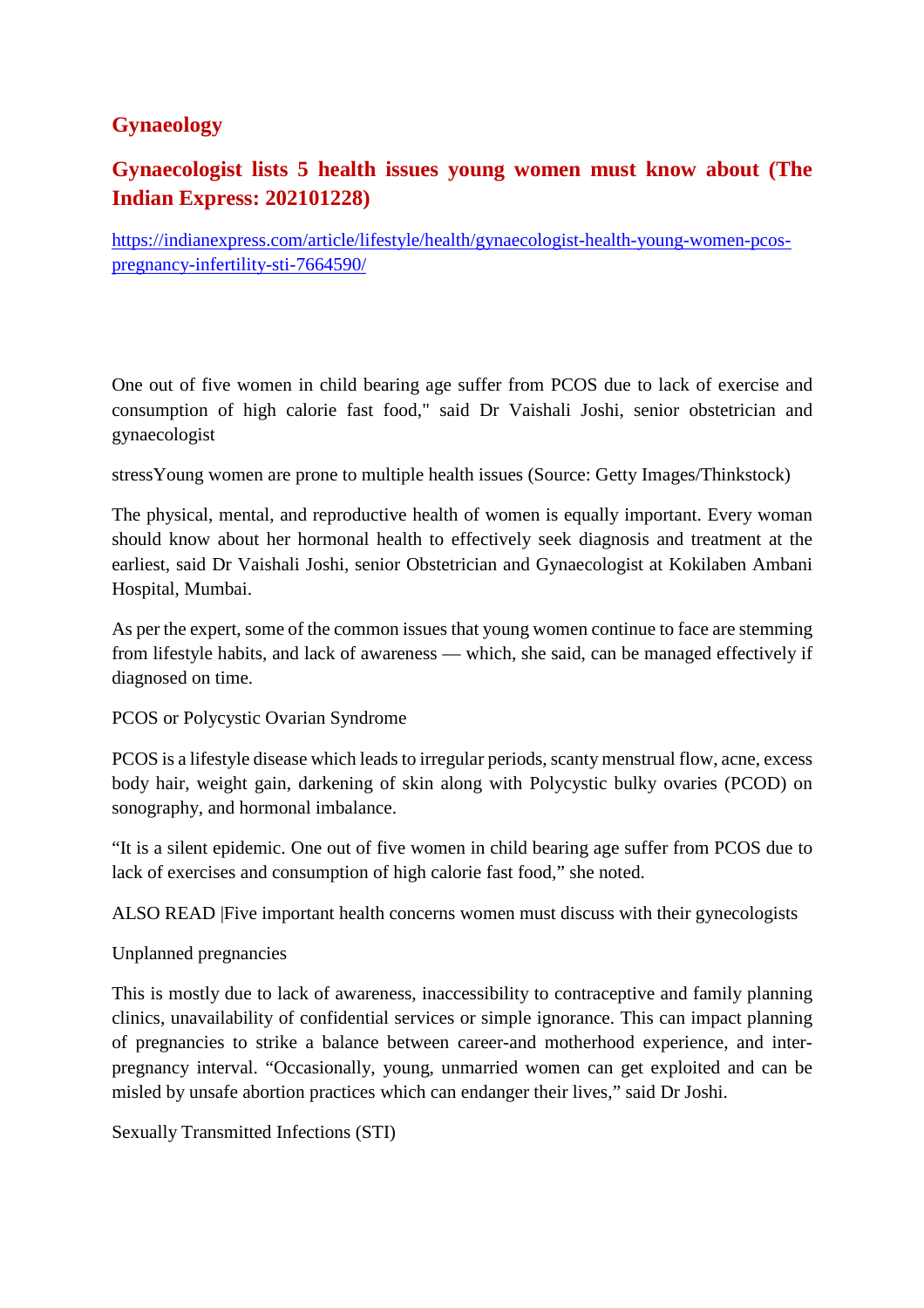Healthy women are prone to STIs due to unsafe sexual practices without barrier (condom) contraceptives, changes in acceptance of social norms of sexual behaviours, particularly premarital sex, multiple sexual partners etc. "It's important to use barrier method not only during vaginal sex but also during oral and anal sex," said Dr Joshi.

ALSO READ |Visiting the gynaecologist? Here are some things to keep in mind

Ectopic pregnancies

Ectopic pregnancies are pregnancies occurring outside the womb or uterus. Most common sites are Fallopian tubes, followed by previous uterine caesarean section scar. "The incidence has increased due to overt untreated STI, particularly Chlymadia and high rates of caesarean deliveries," said Dr Joshi.

Infertility or difficulty in conceiving

The most common reason is ovulation, i.e difficulty to produce an egg due to PCOS. This is followed by tubal factor, i.e blockage in tubes most commonly due to STI like Chlymadia or previous surgeries. "The decreased ovarian egg reserve or pool is a new contributor. This may be due to advanced age (after 35 years) when first pregnancy is planned after career commitments are completed," she said.

#### **Gut health**

# **Know the connection between gut health and optimal weight loss(The Indian Express: 202101228)**

https://indianexpress.com/article/lifestyle/health/connection-between-gut-health-and-optimalweight-loss-nutritionist-healthy-tips-7684974/

"If your gut is not okay, how can you expect to eat intuitively..." wrote nutritionist Rashi Chowdhary

gut, gut bacteria, gut health, healthy gut, indian express, indian express news

Diarrhea, constipation, excessive bloating, etc., are signs of gut health problems. (Source: Getty/Thinkstock)

Your gut health lies at the absolute core of your overall health. Taking care of it will automatically make sure that you can fight and manage complex chronic diseases like diabetes, ward off infectious bacteria, and also keep digestive problems at bay. But did you know that gut health also plays a role in your weight loss journey?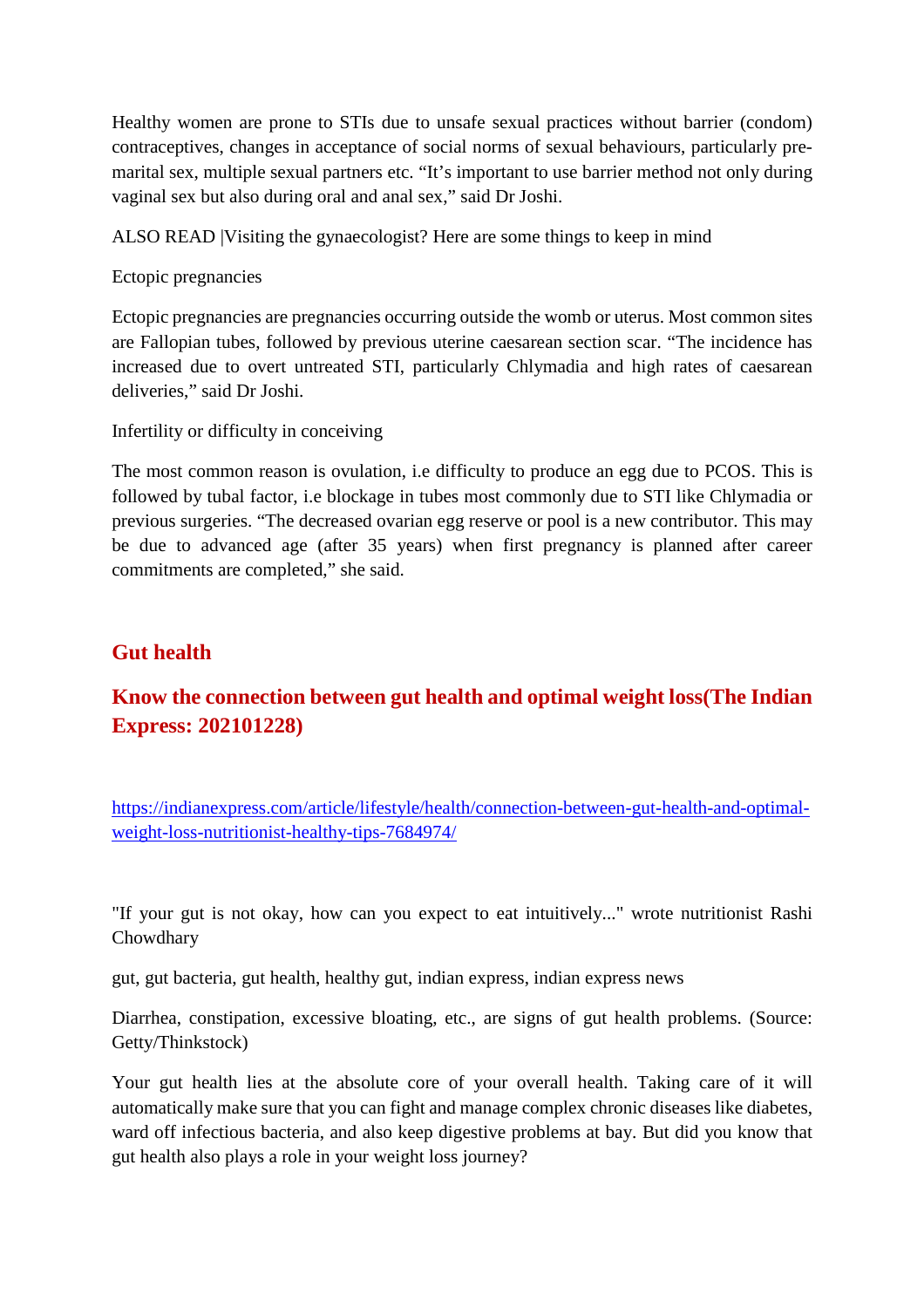Nutritionist Rashi Chowdhary, who specialises in gut health, weight issues, and diabetes, recently shared an explanatory post on Instagram wherein she elaborated on "the connection between your gut and optimal weight loss".

|Study says 'moving more often' helps 'long-term weight loss' in older adults; here's how

"There are so many times when clients come to me with a complain that they just can't seem to lose weight or stick to a healthy meal plan," she said.

## **Omicron infections**

# **India sees highest single-day rise of Omicron infections; Goa, Manipur report first cases (The Tribune: 202101228)**

https://www.tribuneindia.com/news/nation/india-sees-highest-single-day-rise-of-omicroninfections-goa-manipur-report-first-cases-355169

Union Home Secretary says states and UTs may consider imposing need-based curbs and restrictions to control the crowd during festive season

India sees highest single-day rise of Omicron infections; Goa, Manipur report first cases

A health worker collects a swab sample for a Covid-19 test amid concern over rising Omicron cases, in New Delhi. Tribune photo

India reported over 150 fresh Omicron infections with Goa and Manipur on Monday registering their first cases as the total tally of this latest variant of COVID-19 touched nearly 600.

With the surge in cases, the Centre issued a fresh advisory to all states and union territories, asking them not to let the guard down.

According to Union Health Ministry data updated in the morning, 156 fresh cases of Omicron were logged, taking the tally of such cases to 578. However, 151 out of the 578 people, who contracted the infection, have recovered or migrated.

The 578 cases have been detected across 19 states and union territories with Delhi recording the maximum number of 142 cases followed by Maharashtra at 141, Kerala 57, Gujarat 49, Rajasthan 43 and Telangana 41.

India's total tally of COVID-19 cases rose to 3,47,93,333, while the active cases declined to 75,841, according to the data updated at 8 am.

The death toll has climbed to 4,79,997 with 315 fresh fatalities, the data stated.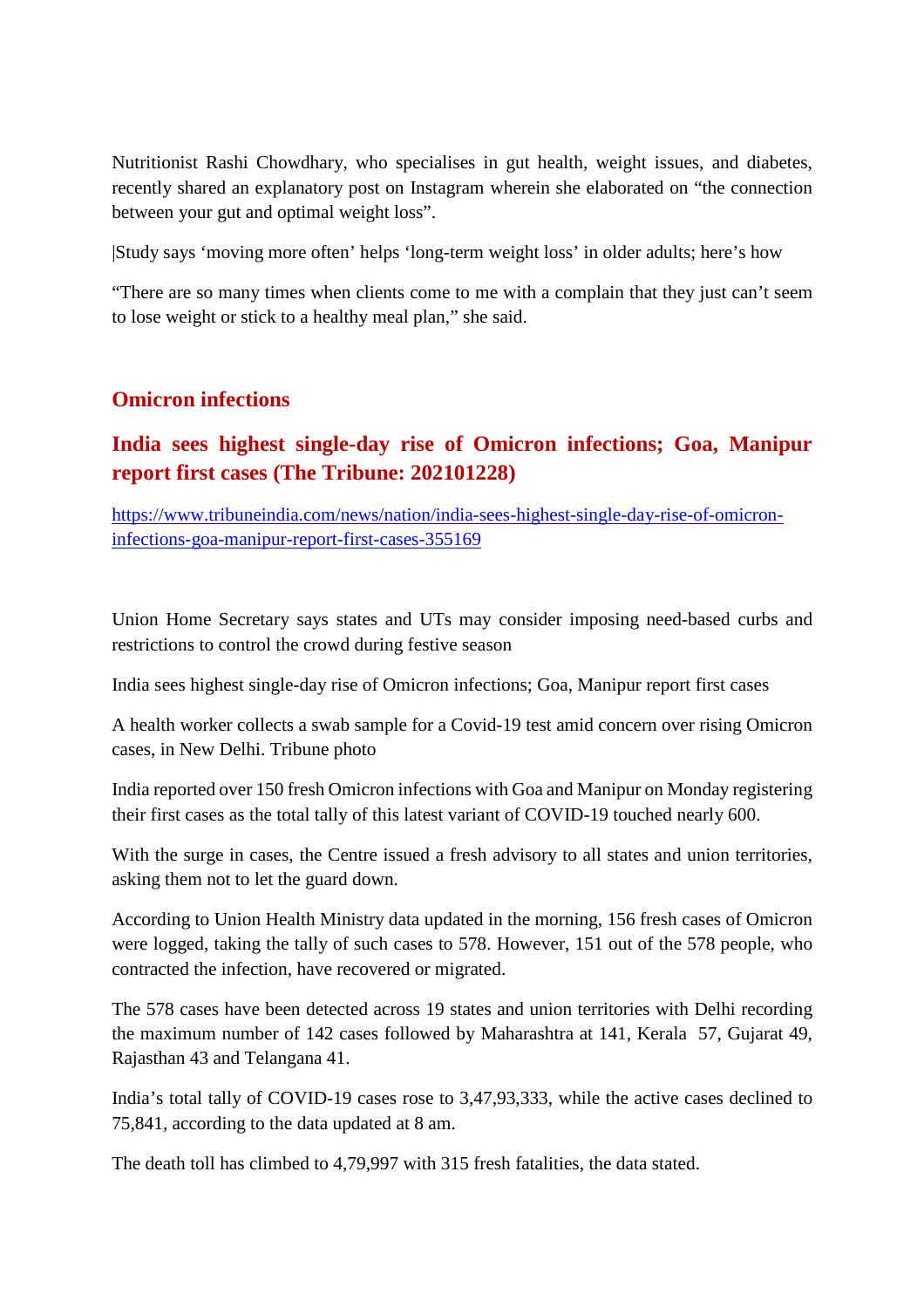Union Home Secretary Ajay Bhalla said states and union territories may consider imposing need-based, local curbs and restrictions, to control the crowd during the festive season. A number of states have already imposed curbs on congregation of people besides night curfew.

A 48-year-old returnee from Tanzania tested positive for Omicron variant in Manipur, making him the first patient of the strain in the northeastern state.

The Directorate of Health Services in Imphal said the man, a resident of Imphal West district, recently returned via Delhi. He tested positive on the eighth day of his return to India.

He has been placed under isolation at the state-run Jawaharlal Nehru Institute of Medical Sciences in Imphal, and he has not exhibited any severe symptoms, officials said.

Three other family members of the man have also tested positive for COVID-19, but their genome sequencing results are yet to come.

In Panaji, an eight-year-old boy, who arrived from the UK, was confirmed to be infected with Omicron.

The Delhi government on Sunday had decided to re-impose night curfew from 11 pm to 5 am from Monday in view of surge in daily cases and significant rise in positivity rate. According to a graded response action plan, a 'Yellow' alert will come into force, bringing a set of restrictions.

Maharashtra reported 26 new cases, including 11 in Mumbai, of the Omicron variant, taking the state's tally of those infected with the new strain to 167.

During the day, Haryana reported two more cases of the Omicron variant, pushing the tally of such cases to 12 in the state.

In view of the emergence of the Omicron cases, the Haryana government has already imposed a night curfew and restrictions on gatherings from Saturday. It has also said people eligible for vaccination but not fully vaccinated will be banned from entering shopping malls, cinema halls, restaurants and grain markets, among other crowded places, from January 1.

Three more persons tested positive for Omicron in Uttarakhand, taking the number of people infected with the latest variant to four in the state.

One of the three cases is a 28-year-old man who had returned from Yemen and tested positive for the Omicron variant in Haridwar.

The two others are a 74-year-old man and a 65-year-old woman who had come into contact with a family that had returned from Dubai and tested positive for the strain in Dehradun.

Gujarat reported 24 new cases of the Omicron variant, raising the tally to 73.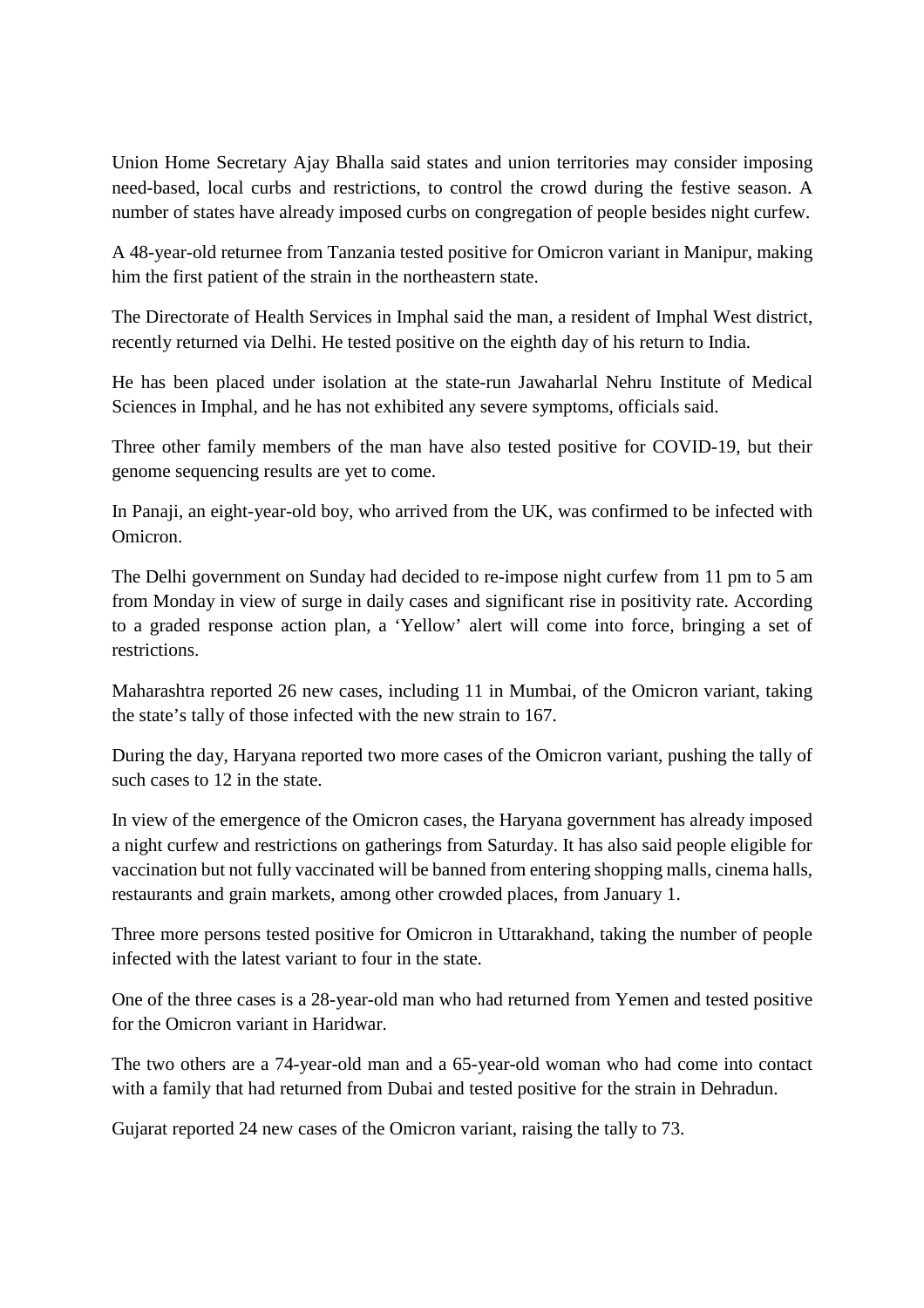In Indore, the health department has sent for tests samples of 164 people, who came in contact with nine people found infected with the new Omicron variant.

Out of these 164 people, if anyone tests positive for coronavirus, then that person's sample will be sent to the National Centre for Disease Control for genome sequencing to ascertain if the person is infected with the Omicron variant, Indore's Chief Medical and Health Officer Dr B S Saitya said.

Of the nine people found infected with Omicron after return from abroad, seven have recovered and gone back home from hospital, he said.

"The other two patients are admitted in different hospitals here and their health condition is stable," the official said.

Meanwhile, the Tamil Nadu government has requested the Centre to grant the state permission, as a special case, to announce Omicron confirmed cases rather than wait for reports from the National Institute of Virology, owing to its expertise in whole genome sequencing.

Reiterating the demand for necessary approvals, Health and Family Welfare Minister Ma Subramanian claimed that by the time the NIV confirmed the samples, those testing positive in the state get discharged after treatment.

Subramanian said of the 97 people recently detected with S-gene drop in Tamil Nadu, the NIV confirmed the presence of Omicron variant in 34, of whom 18 have already been discharged while 16 are undergoing treatment. PTI

#### **Vaccine**

# **Congress seeks vaccine for 5-15 age group (The Tribune: 202101228)**

https://www.tribuneindia.com/news/nation/congress-seeks-vaccine-for-5-15-age-group-354895

#### 15-18 age category may get only Covaxin

A day after Prime Minister Narendra Modi announced expansion of vaccination coverage, the Congress demanded jabs for children between 5 and 15 years.

Demanding that the government must follow a clear vaccination policy, the Opposition party also asked the PM to spell out the plan for combating the pandemic.

Taking a swipe at the PM for holding political rallies, the Congress said, while in Uttar Pradesh gatherings at weddings were being limited to 200, Modi was holding huge rallies. On Saturday, the PM had announced that vaccination for children between 15 and 18 years would start from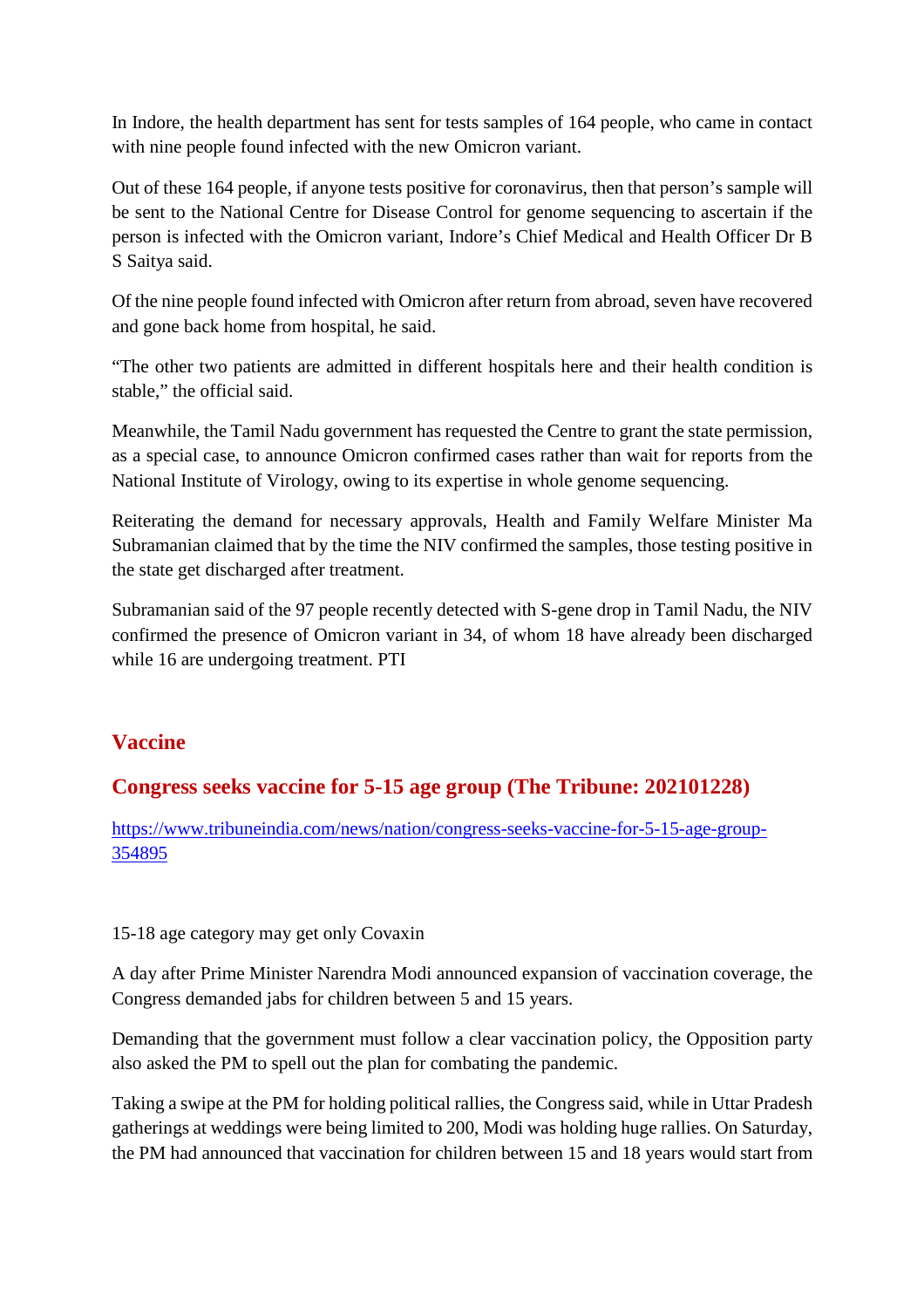January 3, while the "precaution dose" for healthcare and frontline workers would be administered from January 10.

In an address to the nation, Modi said the precaution dose would also be available for citizens above 60 years of age having comorbidities on the advice of their doctors from January 10 next year.

Briefing media at AICC headquarters here, Congress chief spokesperson Randeep Surjewala alleged that the Modi government had "failed India" during the pandemic. He said, "Modi ji failed the migrant workers, poor and small traders during the Covid waves."

Alleging that Covid "mismanagement" led to "death of nearly 40 lakh Indians" Surjewala said, "The tepid response on Omicron virus is even more alarming now." The Congress leader said despite the "lofty announcement", the harsh reality is that 47.95 crore adults over 18 years of age are yet to be administered 59.40 crore doses.

Questioning jab availability, Surjewala said the PM's announcement would mean that 25.69 crore people would be entitled to 35.7 crore more vaccine doses. He said the need was over 90 crore doses.

#### **Omicron, Covid-19**

# **Omicron, Covid-19: Centre sends health teams to Punjab, 9 other states (The Tribune: 202101228)**

https://www.tribuneindia.com/news/punjab/centre-sends-health-teams-to-punjab-9-otherstates-354497

Omicron, Covid-19: Centre sends health teams to Punjab, 9 other states

Multi-disciplinary central teams have been deployed in 10 states, including Punjab, which are reporting either an increasing number of Omicron and Covid-19 cases or a slow vaccination pace, according to a Union Health Ministry office memorandum. - File photo

Multi-disciplinary central teams have been deployed in 10 states, including Punjab, which are reporting either an increasing number of Omicron and Covid-19 cases or a slow vaccination pace, according to a Union Health Ministry office memorandum. As per the document, besides Punjab, the teams have been sent to Kerala, Maharashtra, Tamil Nadu, West Bengal, Mizoram, Karnataka, Bihar, Uttar Pradesh and Jharkhand. — TNS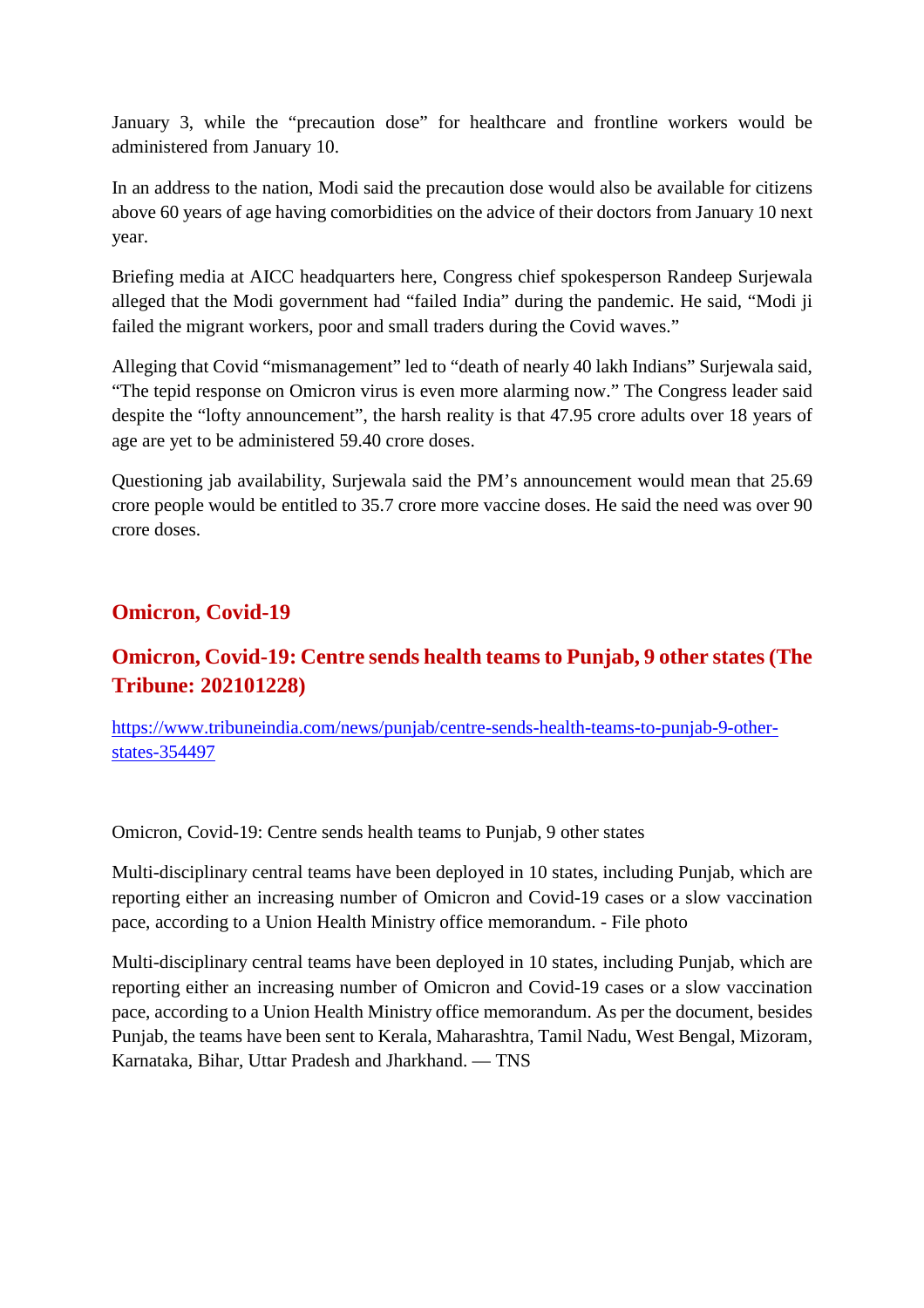#### **Coronavirus vaccine**

**Coronavirus vaccine for 15+: Should you get your child vaccinated for COVID-19? What are the possible side effects? (The Times of India: 202101228)**

https://timesofindia.indiatimes.com/life-style/health-fitness/health-news/coronavirus-vaccinefor-15-should-you-get-your-child-vaccinated-for-covid-19-what-are-the-possible-sideeffects/photostory/88525478.cms?picid=88525642

In a bid to immunise adolescents against COVID-19, the Indian Government has approved vaccination for kids between 15-18 years. The decision to cover this section of the population came almost a year after India began its vaccination drive in 2020. Several Western and European countries have already started vaccinating kids for the infectious disease earlier this year. The United States and Canada were the first two countries to begin the administration of Pfizer jab to kids aged 12 years and older from May. While the move to immunise kids aged 15 and above in the country has been welcomed by all, there are still a lot of questions among parents on getting their little ones vaccinated. Here we have tried to answer a few.

#### **02/6Why do some parents hesitate to get the shot?**

When it comes to getting vaccinated against COVID-19 or any other disease, many parents hesitate. They do not believe in the idea of exposing their kids to chemicals about which they have limited knowledge. They argue that it is best to develop immunity naturally against the condition rather than exposing their kids to several kinds of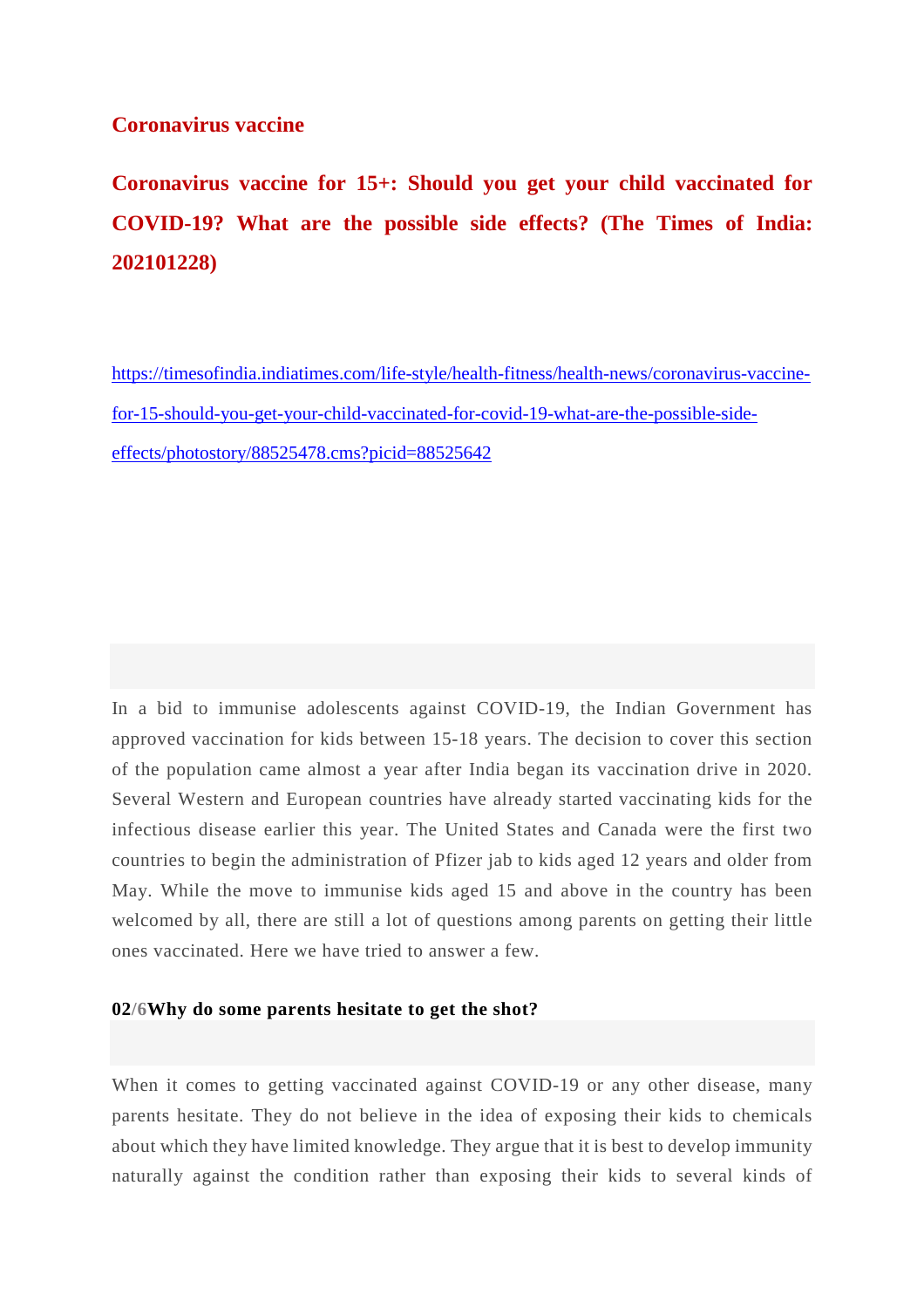chemicals. Apart from this, many parents refuse to get the jab on a religious basis and others due to fear of the effectiveness of the vaccine and its long-term impact.

# **Read more: Coronavirus: Booster doses available for seniors above 60 with comorbidities; find out if you qualify for the booster dose** READMORE

**03/6Should you get your child vaccinated?**



At present getting your kids vaccinated against COVID-19 is the best way to protect them from infectious diseases. Looking at the impact of the coronavirus on the healthcare system and the number of lives it has claimed across the globe, vaccination seems the only way to cut down the risk of infection. Moreover, the virus is continuously mutating, posing challenges to our immunity and health. Vaccination may not provide 100 per cent protection, but it can reduce the risk of developing severe symptoms and cut down the risk of hospitalisation and fatality. The second wave of the coronavirus, caused by the Delta variant, has proved that children are not the only carriers of the